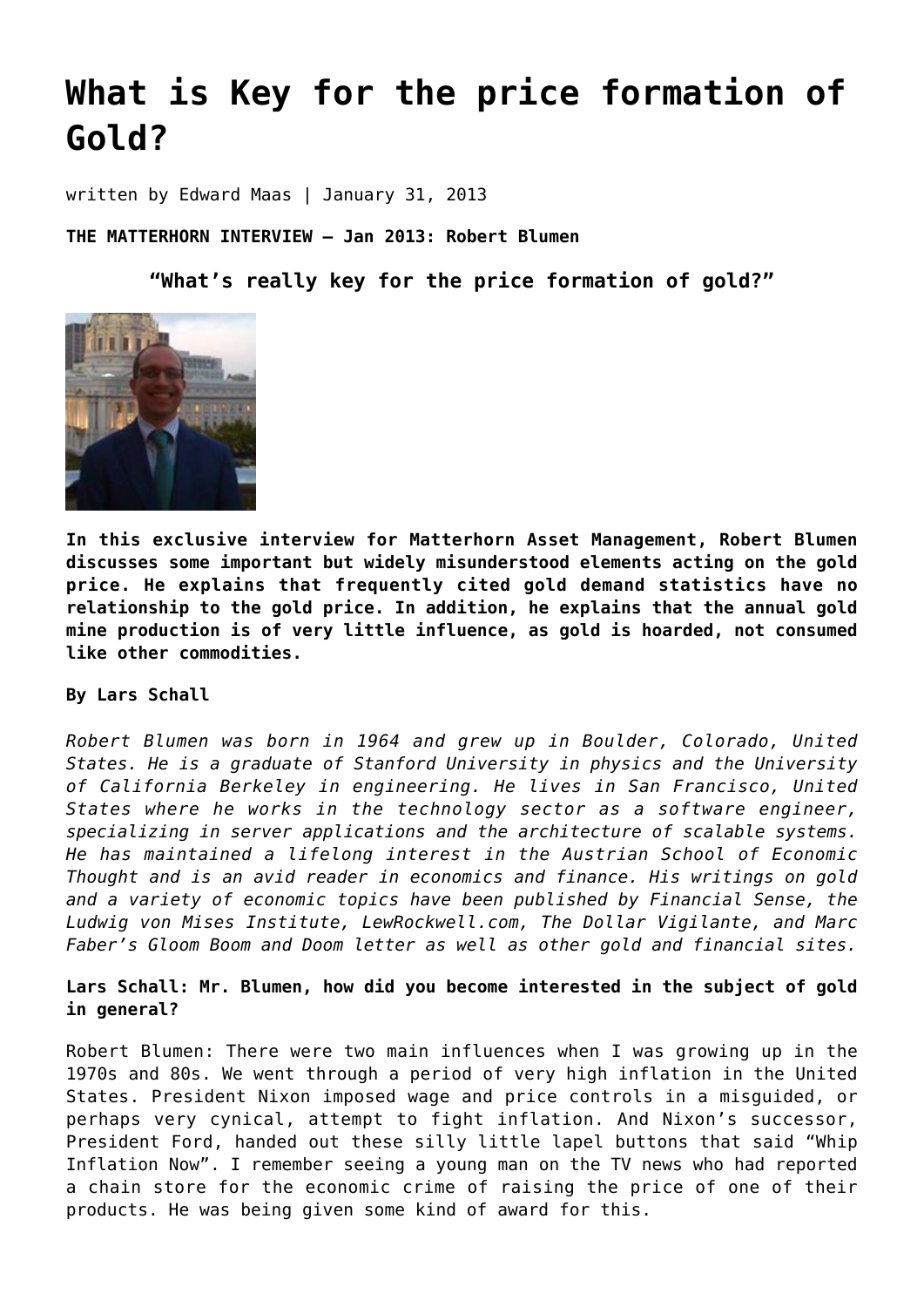The second historical event was the gold bull market of the late 70s. Then Reagan came in along with Paul Volker who he inherited from the former president, Carter. I wasn't paying much attention at the time but it stuck with me that gold had made this huge move.

Those two things came together and had a life-long influence on me. From that time I took away a curiosity about inflation. And that led me eventually to be curious about the whole field of economics. I was lucky that I came upon the Austrian School of Economics. I started reading Austrian economics in high school. The Austrian School emphasized gold as the basis of the monetary system and how well that has worked out over the course of human history.

**L.S.: The growing interest in gold was underlined recently in a report that was published by the Official Monetary and Financial Institutions Forum (OMFIF), which has the title "Gold, the renminbi and the multi-currency reserve system". (1) I think that this report is quite remarkable for various reasons. Do you agree?**

R.B.: The report suggests that the international monetary system will accept gold in a more recognized way as a reserve asset. I think that this is already true, informally. There are many signs of this. Central banks have gone from selling to buying in recent years.

On the intellectual plane, I think there the consensus of many decades, namely that gold had been permanently removed from its monetary role, is changing. There is increasing discussion gold as a monetary metal among the elites. Several years ago, [Benn Steil,](http://www.cfr.org/experts/economics-business-and-foreign-policy-technology-and-foreign-policy/benn-steil/b1637) a CFR economist wrote [an opinion piece](http://www.ft.com/intl/cms/s/bddfc502-9c30-11db-9c9b-0000779e2340,Authorised=false.html?_i_location=http%3A%2F%2Fwww.ft.com%2Fcms%2Fs%2F1%2Fbddfc502-9c30-11db-9c9b-0000779e2340.html&_i_referer=#axzz2JINimfuO) [for the Financial Times](http://www.ft.com/intl/cms/s/bddfc502-9c30-11db-9c9b-0000779e2340,Authorised=false.html?_i_location=http%3A%2F%2Fwww.ft.com%2Fcms%2Fs%2F1%2Fbddfc502-9c30-11db-9c9b-0000779e2340.html&_i_referer=#axzz2JINimfuO) (excerpted [here\)](http://www.cfr.org/business-and-foreign-policy/digital-gold-flawed-global-order/p12346) suggesting that the global gold standard worked better than the current system of floating rates. [Robert](http://en.wikipedia.org/wiki/Robert_Zoellick) [Zoellick](http://en.wikipedia.org/wiki/Robert_Zoellick), who was president of the World Bank at the time, wrote [a gold](http://www.ft.com/intl/cms/s/bddfc502-9c30-11db-9c9b-0000779e2340,Authorised=false.html?_i_location=http%3A%2F%2Fwww.ft.com%2Fcms%2Fs%2F1%2Fbddfc502-9c30-11db-9c9b-0000779e2340.html&_i_referer=)[friendly op-ed also in the FT](http://www.ft.com/intl/cms/s/bddfc502-9c30-11db-9c9b-0000779e2340,Authorised=false.html?_i_location=http%3A%2F%2Fwww.ft.com%2Fcms%2Fs%2F1%2Fbddfc502-9c30-11db-9c9b-0000779e2340.html&_i_referer=) a couple of years ago.

#### **L.S.: What is your overall view on China?**

R.B.: The popular perception of China an economic juggernaut on a path to eclipse the economies of the developed world. And how did that happen? Because their wise central planners chose an export-driven growth strategy. Many people now think that this strategy has gotten them to a point where they are deficient in domestic consumption, so they need to switch to a consumption-driven mode of economic growth; and that this also will be accomplished by the same wise central planners through a series of carefully designed five-year plans.

I think almost everything about this view is wrong; it is still largely a centrally planned economy and we know from the economics of the [Austrian](http://en.wikipedia.org/wiki/Ludwig_von_Mises) [economist Ludwig von Mises,](http://en.wikipedia.org/wiki/Ludwig_von_Mises) central planners cannot allocate resources.

#### **L.S.: Why not?**

R.B.: Mises wrote a paper in 1920, which became quite a famous and very controversial thesis in economics that was debated for decades. His paper was called [Economic Calculation in the Socialist Commonwealth](https://mises.org/econcalc.asp) and you can find it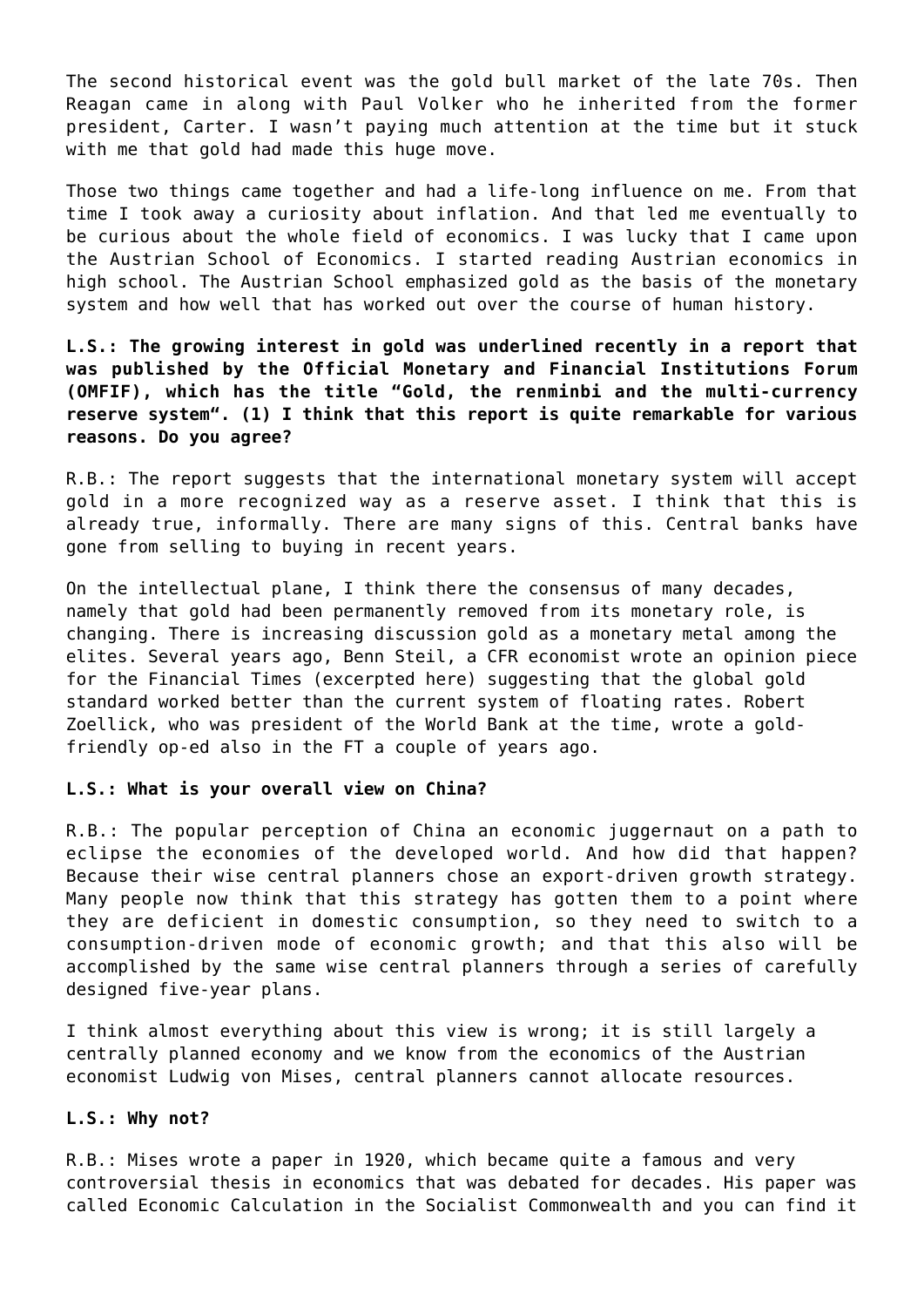for free at the Mises site.



If you have a very simple economy where people make consumption goods with their bare hands, this can be done with central planning. But Mises was trying to explain the economic growth that has occurred in the world from small villages to vast modern economies with millions of goods and a complex division of labor. How could this type of growth occur? The process requires the development of a complex inter-relationship of capital goods, natural resources, and division of labor.

In a modern economy, the number of things that could be produced is nearly unimaginably large. And the number of different production methods for even a single good is incalculable. Take gold for example – finding a deposit is quite complex. There are many ways to look for it. Magnetic fields, chemistry, electrical, drilling. How much drilling and where? And then, when you have the deposit, should it be open pit or underground? Should a resource estimate be established first or start mining and follow the vein? And what about the metallurgy, the chemistry? What type of electrical power? What types of labor? Refine the ore on site, or partially refine? Build roads, rail, or ship the ore? There are millions of decisions and each one needs to be fully answered down to the hire or purchase of specific pieces of capital and individual workers.

Mises' point was that all of these production decisions, not only what gets produced and what does not, but how it's done, can only be decided on the basis of prices. In particular Mises noted that the prices of capital goods are crucial to production decisions. [Contrary to what you read endlessly in](http://mises.org/daily/2878) [the financial news about consumption driving the economy](http://mises.org/daily/2878), spending on capital goods is the major part of total spending.

Only with prices can you have accounting, which is the ability to calculate profit and loss. In a market economic system, the important decisions are made on the basis of an anticipated profit and loss, which is the difference between the expected prices received on sales and the costs.

Mises had the insight that prices of capital goods are only a meaningful tool for resource allocation if they are established by a competitive bidding process among entrepreneurs. Entrepreneurs must choose how much they are willing to pay to acquire a specific capital asset and hire the skilled workers they need. Entrepreneurs are people who put at risk their own capital, and will either earn a profit or suffer a loss.

The diversity of entrepreneurs is a key part of this. Each business firm or company founder has a unique view of their own market, which may be highly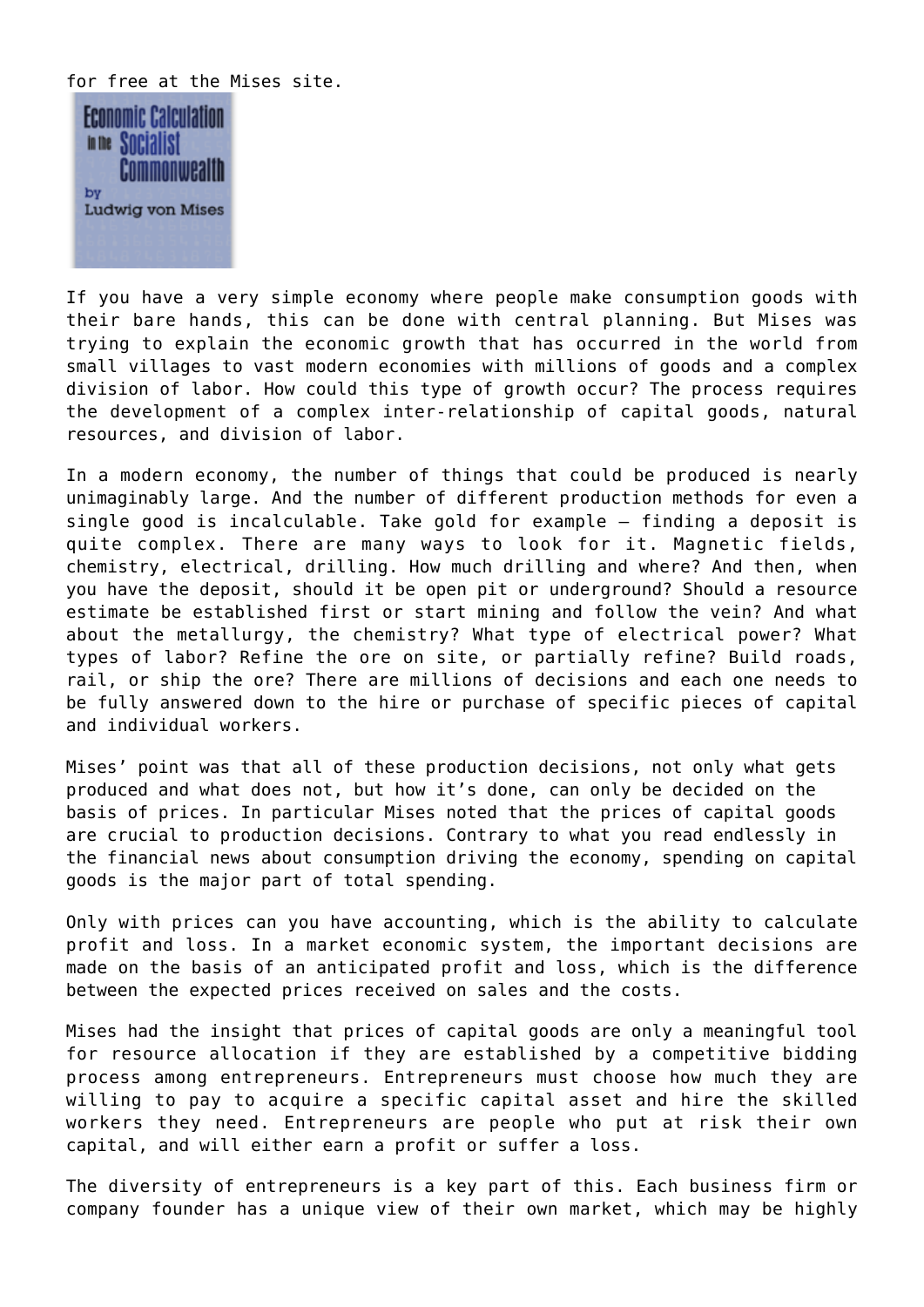detailed and based on years of experience. Mises also noted that each entrepreneur has his idea about what the customer will want. The market is a decentralized process in which the entrepreneur who has the best plan for each particular asset, along with some cash, will end up in a position to choose how that asset gets used.

In my own former job, I worked for a company that was in a small sub-sector of a sub-sector. There are perhaps half a dozen people in the world who truly understood our industry, maybe fewer. The entire world is full of experts like this, people who understand a particular industry or product really well.



Can you imagine, for example, that we would have iPhones or Kindles if the technology industry was planned by a central committee? Before the iPhone, competition in the mobile industry was primarily over how many minutes per month you got on weekdays or weekends. When Steve Jobs decided to develop the iPhone, [he risked \\$150 million of his shareholder's money and](http://www.wired.com/gadgets/wireless/magazine/16-02/ff_iphone?currentPage=all) [took on the US mobile industry](http://www.wired.com/gadgets/wireless/magazine/16-02/ff_iphone?currentPage=all), who did not want a disruptive phone taking away the spotlight from their monthly plans.

Central planning means the abolition of this type of competition. And that is the problem that Mises identified. There is no way to replace this competitive bidding process with a single planner or a planning committee. The central committee cannot bid against itself for the opportunity to acquire specific capital goods and labor. That would be nothing more than the left hand bidding against the right hand. They could assign fake prices to resources and pretend to calculate the best projects, but the numbers that would come out of this process would not be prices, they would be arbitrary numbers that did not reflect the best possible use of scarce productive resources. Mises showed that a central planner has no basis for making economic decisions, even if the process did not become entirely politicized, as it always does.

#### **L.S.: So how does that apply to China's growth prospects?**

R.B: The China bull story as far as I can tell is based on the growth rate of GDP. Their economy is allegedly growing at 9%, if you believe the number. But the GDP number is more of a measure of spending. You can go along spending money for quite a while, but that doesn't mean that it's a useful allocation of resources in the face of scarcity. In the end if you have nothing that people want to show for it, it was wasted. And GDP does not capture that distinction.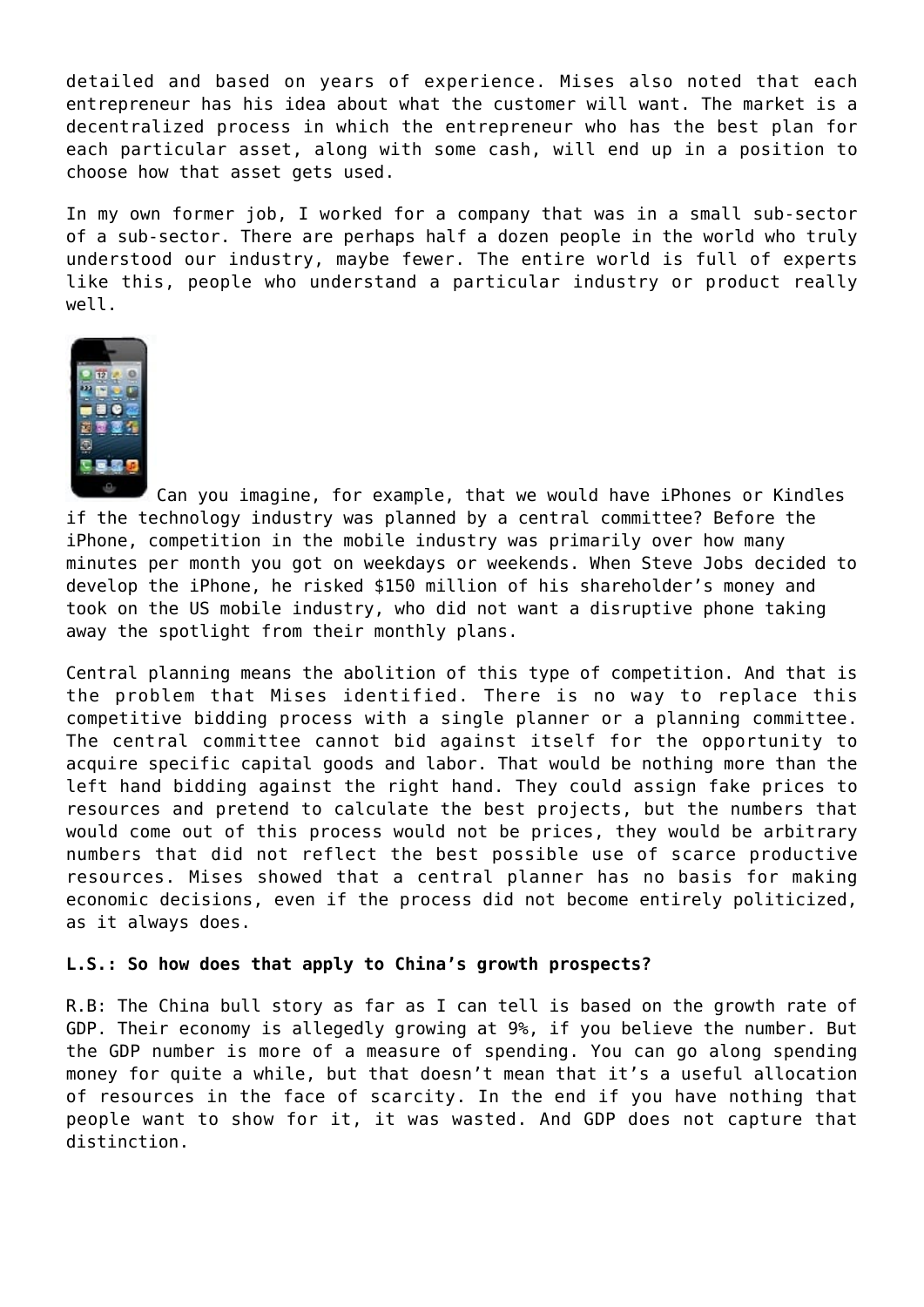

The idea of export driven growth, it's a contradictory concept. Economic growth means the ability of an economic system to produce more goods and services that people want and are willing to pay for, at a higher price than it cost to produce them. What they call export-driven growth is really a policy of holding their own currency exchange rate below the market rate in order to reduce the domestic monetary costs of their export industries. This creates a misallocation of labor and capital and a relative over-productive of export goods at the cost of fewer imports and fewer goods for domestic consumption.

If the cost of China's policy were properly accounted for, it would be evident that the marginal export goods that is apparently produced at a profit (under the phony accounting of depreciating money) is in reality produced at a loss. But this loss is hidden because it is distributed over the entire population by reducing the purchasing power of their currency. And that impacts their ability to buy imported goods, or, as many domestically produced goods that have an import component.

They have a huge infrastructure bubble. They are building far more roads, bridges, power plants in relation to the rest of their capital structure. Bridges and roads to nowhere show up as GDP because spending is required to create them. But not all spending is created equal. Spending on thinks you don't need or things that cost too much to produce is waste and it moves resources away from where they are needed to create real growth.

A lot of the writers in the West are in awe of China's centrally planned economic system. A friend of mine, the [American investment writer Chris](http://capitalandcrisis.agorafinancial.com/) [Meyer](http://capitalandcrisis.agorafinancial.com/), sent me news story a few years about the highly reputed UK fund manager Antony Bolton who had come out of retirement to manage [a new China](https://www.fidelity.co.uk/investmenttrusts/investment-range/china-special-situations/default.page) [fund.](https://www.fidelity.co.uk/investmenttrusts/investment-range/china-special-situations/default.page) Bolton [cited the advantages of central planning compared](http://www.ft.com/intl/cms/s/0/77150558-daf6-11de-933d-00144feabdc0.html) to a market economy as one of his reasons for his enthusiasm. Things didn't work out so well for Bolton. The fund has under-performed, which can happen for a lot of reasons besides believing in an incorrect political-economic theory. But I think that he came in right near the top of China's planning bubble.

Economist Brad Setser wrote [a paper](http://cesifo.oxfordjournals.org/content/52/2/364.full.pdf+html) around 2006 about the Chinese banking system. In his paper, he went back a number of years into the history of their banking system. Setser found that during this time, interest rates had been set at below-market levels by the central planners. This of course meant more demand for loans than banks could supply. Rather than rationing by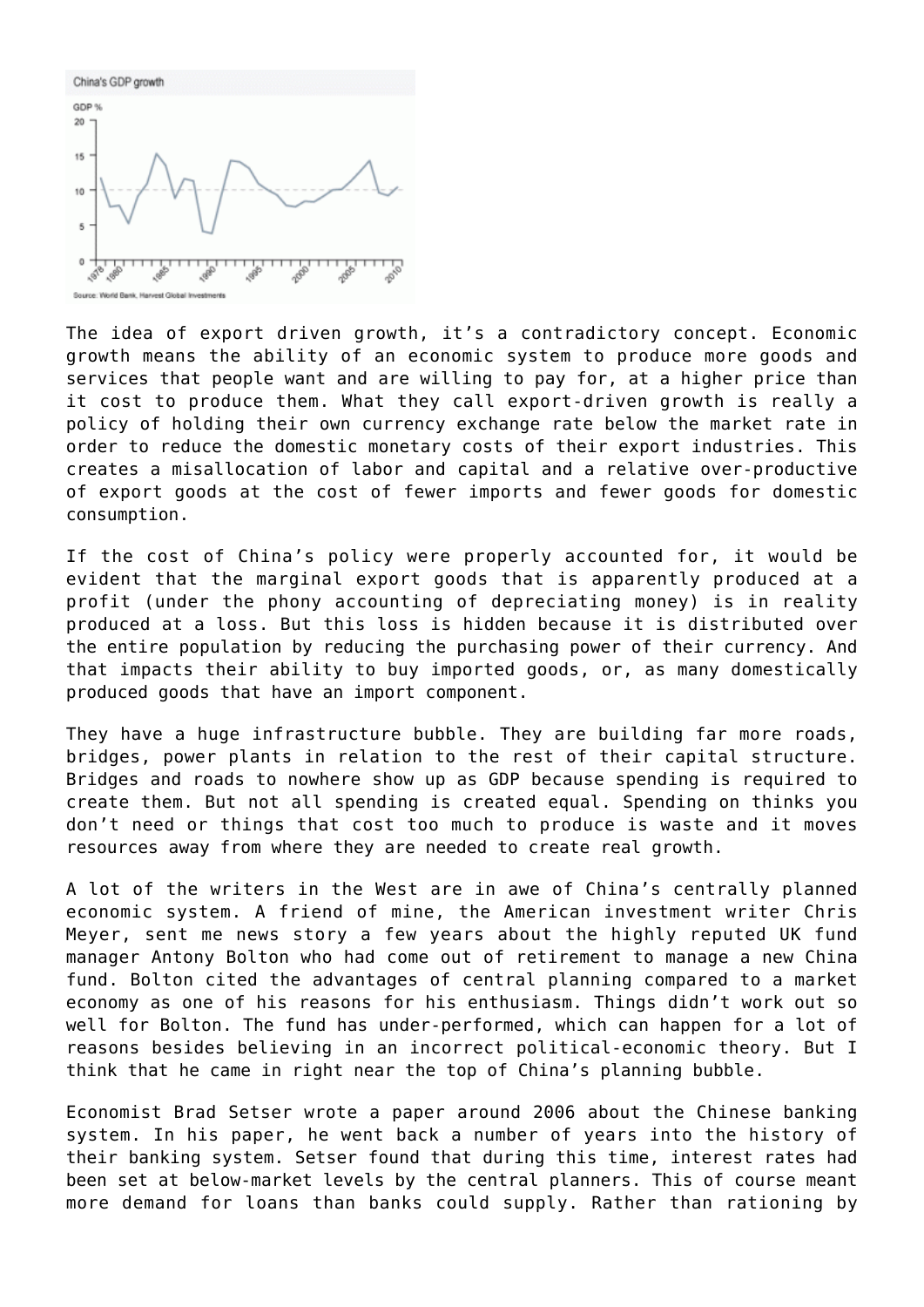price, resource allocation had been largely driven by political favoritism. Not surprisingly, most of the loans from this period went bad. The entire banking system eventually became nothing but a sea of bad loans. Then there was a bail-out, putting all of the bad loans in a bad bank. And then, they started over from zero and rebooted the whole system. But by the end of the time that Setser covered in his research, they had gotten right back where they started, full of bad loans again. More recently Edward Chancellor and Mike Monelly of the respected value investing firm [GMO](http://www.gmo.com/America/) have produced [a](https://www.gmo.com/America/CMSAttachmentDownload.aspx?target=JUBRxi51IIA6KcUdqlSIwIXyKFLDu0ahgi%2FVwwPhMBjQBiRm%2BRLnDmOmauuxY3ieIGb5rFygoEWoFXDEs8Gu%2BAyctYJBUNhP4Y3avDPBk7WUGH2FqmGe9A%3D%3D) [research piece](https://www.gmo.com/America/CMSAttachmentDownload.aspx?target=JUBRxi51IIA6KcUdqlSIwIXyKFLDu0ahgi%2FVwwPhMBjQBiRm%2BRLnDmOmauuxY3ieIGb5rFygoEWoFXDEs8Gu%2BAyctYJBUNhP4Y3avDPBk7WUGH2FqmGe9A%3D%3D) saying more or less the same thing.

Overall they have a completely dysfunctional capital allocation process. That's why I'm a bit of a skeptic on China.

**L.S.: Last year the Austrian gold analyst Ronald Stöferle mentioned you in an interview with me for GoldSwitzerland. (2) Mr. Stöferle, in my opinion one of Europe's best men in this field, said that you belong to the crème de la crème when it comes to the issue of price formation, and that you have something original and unique to say in your writings. So I am curious about this. But let's begin the discussion with a more general question: In your opinion, where do you think that many analysts go wrong in their understanding of the gold market?**

R.B.: I see four problems but in a way they are all different versions of one problem.

The first is a focus on the annual statistics. Whatever happened in the last year is not that significant because most of the gold that exists at the end of one year was there at the beginning of that year.

The second problem, which you could argue is a subset of the first one, is the emphasis mine supply. While a lot of ink or electrons are spilt on mine production, it has very little impact on the gold price.

The third is the vast amount of brainpower that goes into quantifying gold flows into market segments, such as industry, jewelry, coins, and funds. These quantities may be interesting for some purposes, but they're not really that relevant if what you're trying to do is understand the gold price, because there is not a connection between quantities and price in the way that most people think there is.

The last problem is the idea in some circles that there is a gold supply deficit. If you really look at the market, the concept doesn't make sense. It's based on a strange way of lining up the numbers to produce something like an optical illusion. The gold market, structurally, cannot be in a deficit in the way that any other commodity market could be in a deficit.

# **L.S.: We will discuss the last point in detail later. — As already mentioned, in the past you have written several pieces about the price formation mechanism in the gold market. Why have you chosen to focus on this area?**

R.B.: I think the reason I have chosen to focus on this is that I see a lot of misunderstanding about this topic, and since very few people are active in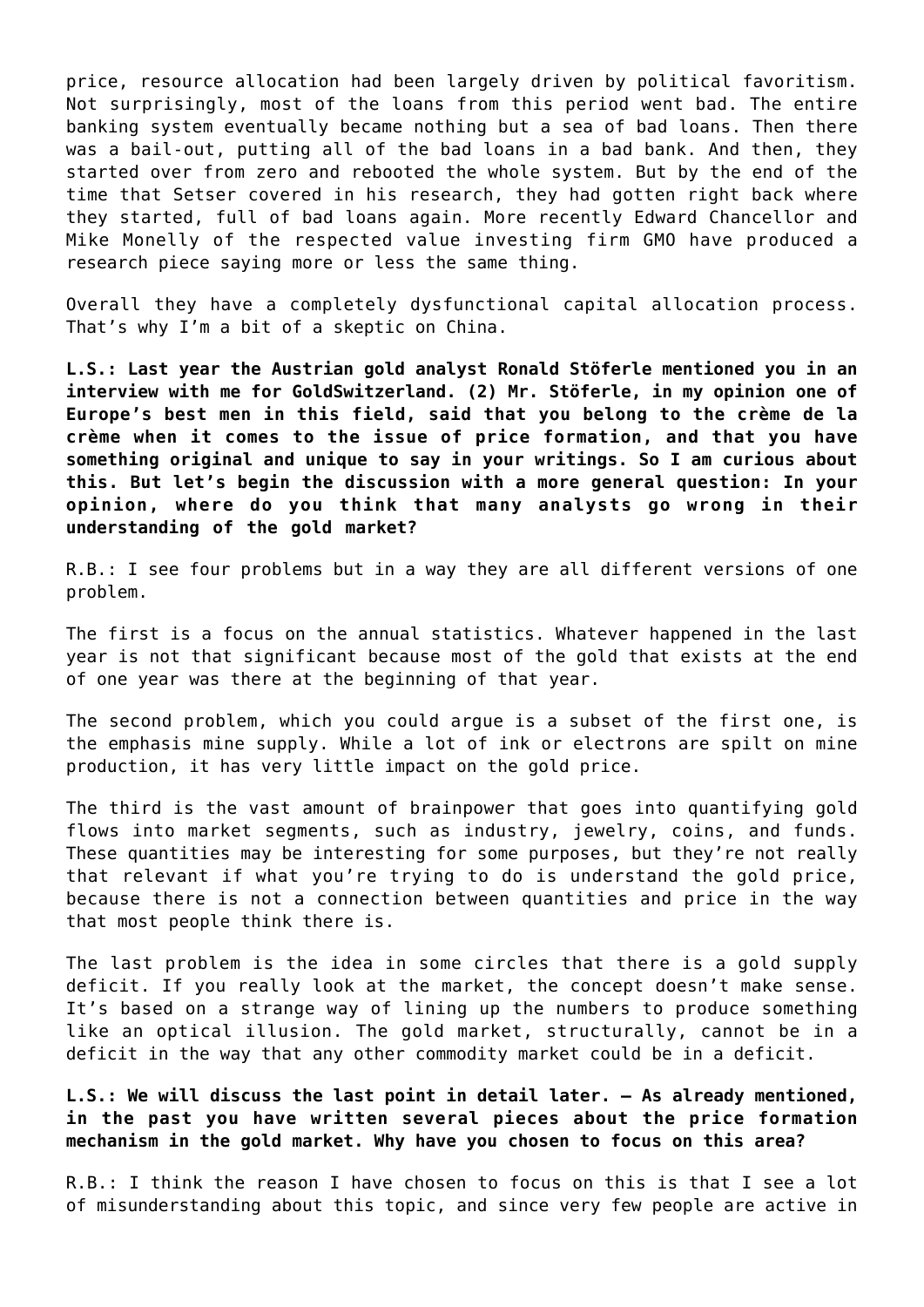this area, I have decided to take it on. I am hoping that through my writing and through interviews such as this one, I can play some part in shifting the thinking of the gold community.

There are a few others who get it. Stöferle who you mentioned has covered this in [his gold report.](http://www.gotgoldreport.com/2012/07/erste-bank-sixth-annual-in-gold-we-trust-.html) Paul Mylchreest wrote [about this exact issue](http://www.gata.org/CheuvreuxGoldReport.pdf) when he was at [Chevreux/Credit Agricole.](http://www.caicheuvreux.com/) [Acting-man](http://www.acting-man.com/?p=2054), a site that covers the Euro market, has [some excellent content](http://www.acting-man.com/?p=2054) looking at gold and the price system from the correct perspective. James Turk and the people at [GoldMoney](http://www.goldmoney.com/) are quite friendly to this concept. And I recall reading something by the fund manager [John Hathaway](http://tocqueville.com/mutual-funds/tocqueville-gold-fund) in which he seemed to be saying approximately the same thing. I hope that I haven't left anyone out.

I believe that the tide is slowly turning on this issue. While the incorrect view still predominates, increasingly the correct understanding is beginning to be expressed more frequently. A report such as Stöferle's from a prominent research firm is a good sign.

## **L.S.: How does your view of gold price formation differ from the views of most analysts of the gold sector?**

R.B.: I think I need to start out by giving a little background, and then proceed to directly answer your question. I am going to start by talking about where the wrong thinking comes from so you can see that it might make sense to someone to think that way. Then I will show where they go wrong and then, the correct way to think about it.

There are two different kinds of commodities and we need to understand the price formation process differently for each one. The first one I'm going to call, a *consumption commodity* and the other type I'm going to call an *asset*.

A consumption commodity is something that in order to derive the economic value from it, it must be destroyed. This is a case not only for industrial commodities, but also for consumer products. Wheat and cattle, you eat; coal, you burn; and so on. Metals are not destroyed but they're buried or chemically bonded with other elements making it more difficult to bring them back to the market. Once you turn copper into a pipe and you incorporate it hull of a ship, it's very costly to bring it back to the market.

People produce these things in order to consume them. For consumption goods, stockpiles are not large. There are, I know, some stockpiles copper and oil, but measured in terms of consumption rates, they consist of days, weeks or a few months.

Now for one moment I ask you to forget about the stockpiles. Then, the only supply that could come to the market would be recent production. And that would be sold to buyers who want to destroy it. Without stockpiles, supply is exactly production and demand is exactly consumption. Under those conditions, the market price regulates the flow of production into consumption.

Now, let's add the stockpiles back to the picture. With stockpiles, it is possible for consumption to exceed production, for a short time, by drawing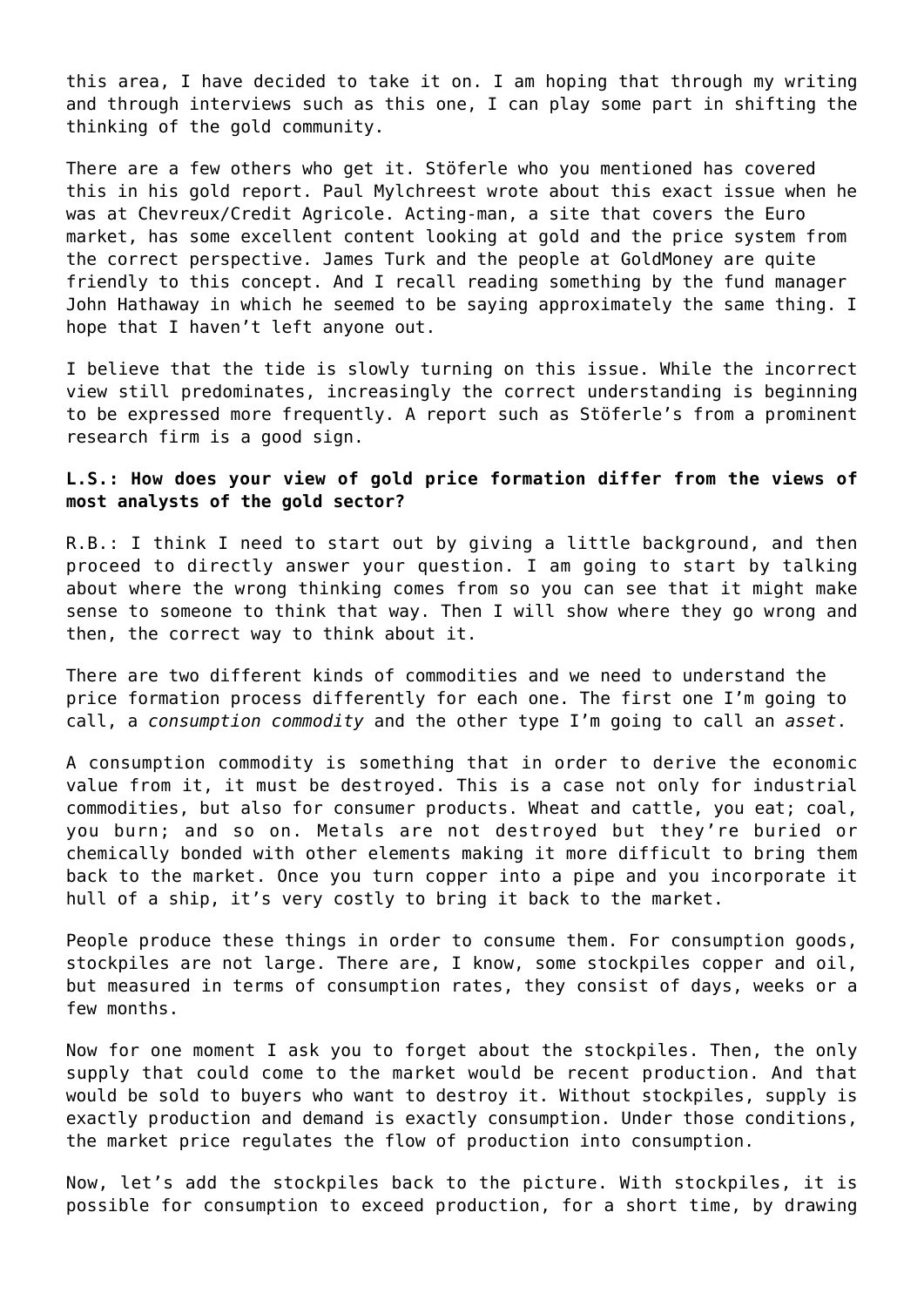down stock piles. Due to the small size of the stocks, this situation is necessarily temporary because stocks will be depleted, or, before that happens, people will see that the stocks are being drawn down and would start to bid the price back up to bring consumption back in line with production.

Now let's look at *assets*. An asset is a good that people buy it in order to hold on to it. The value from an asset comes from holding it, not from destroying it. The simplest asset market is one in which there is a fixed quantity that never changes. But it can still be an asset even when there is some production and some consumption. They key to differentiating between consumption and asset is to look at the stock to production ratio. If stocks are quite large in relation to production, then that shows that most of the supply is held. If stocks are small, then supply is consumed.

Let me give you some examples: corporate shares, land, real property. Gold is primarily an asset. It is true that a small amount of gold is produced and a very small amount of gold is destroyed in industrial uses. But the stock to annual production ratio is in the 50 to 100:1 range. Nearly all the gold in the world that has ever been produced since the beginning of time is held in some form.

Even in the case of jewelry, which people purchase for ornamental reasons, gold is still held. It could come back to the market. Every year people sell jewelry off and it gets melted and turned into a different piece of jewelry or coins or bars, depending on where the demand is. James Turk has also pointed out that a lot of what is called jewelry is an investment because in some parts of the world there's a cultural preference for people to hold savings in coins or bars but in other areas by custom people prefer to hold their portable wealth as bracelets or necklaces. Investment grade jewelry differs from ornamental jewelry in that it has a very small artistic valueadded on top of the bullion value of the item.

So, now that I've laid out this background, the price of a good in a consumption market goes where it needs to go in order to bring consumption in line with production. In an asset market, consumption and production do not constrain the price. The bidding process is about who has the greatest economic motivation to hold each unit of the good. The pricing process is primarily an auction over the existing stocks of the asset. Whoever values the asset the most will end up owning it, and those who value it less will own something else instead. And that, in in my view, is the way to understand gold price formation.

Many of the people who follow and write about this market look at it as if it were a consumption market and they look at mine supply and industrial fabrication as the drivers of the price as if it were tin, or coal, or wheat. People who look at gold as if it were a consumption market are looking at it the wrong way. But now you can see where the error comes from. In many financial firms gold is in the commodities department, so a commodities analyst gets assigned to write the gold report. If the same guy wrote the report about tin and copper, he might think that gold is just the same as tin and copper. And he starts by looking at mine supply and industrial off-take.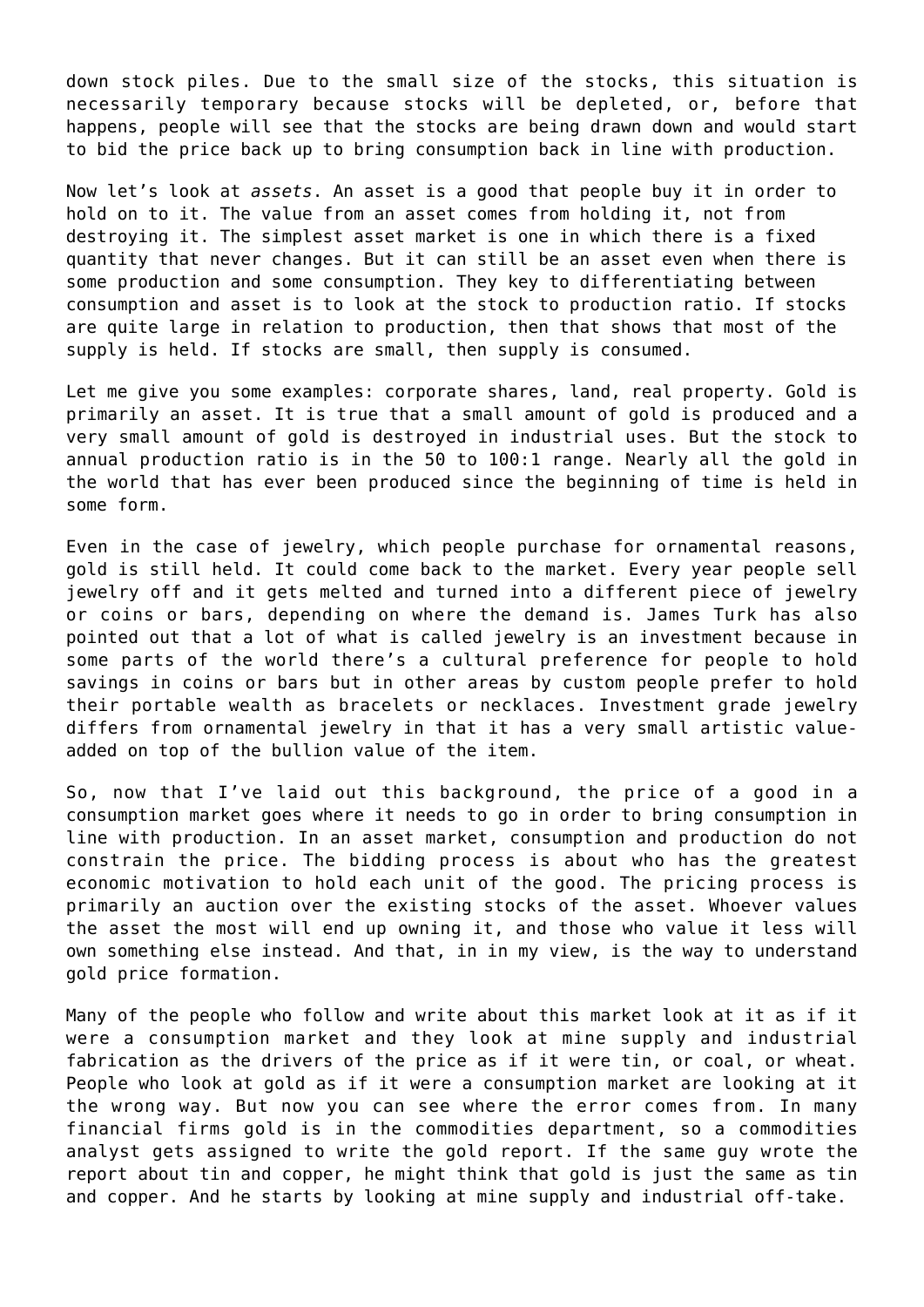I wonder if more equity analysts or bond analysts were active in the gold area, if they would be more likely to look at it the same way they look at those assets.

# **L.S.: In your writings, you mention quite often the marginal price theory. Where does this theory originate and what is it all about?**

R.B.: [Marginal price theory](http://en.wikipedia.org/wiki/Marginal_utility) has been part of economic theory for well over a hundred years. Most historians of the field of economics itself see the socalled [marginal revolution](http://en.wikipedia.org/wiki/Marginal_utility#The_Marginal_Revolution) as the boundary between the [classical school of](http://en.wikipedia.org/wiki/Classical_economics) [economics](http://en.wikipedia.org/wiki/Classical_economics) and [modern economics](http://en.wikipedia.org/wiki/Neoclassical_economics). I learnt marginal price theory from [Murray](http://en.wikipedia.org/wiki/Murray_Rothbard) [Rothbard](http://en.wikipedia.org/wiki/Murray_Rothbard)'s book, [Man, Economy and State,](http://mises.org/rothbard/mes.asp) but it's something you could learn in any course on economics.

Marginal price theory was developed to answer a question a lot like what we are discussing today. It was known as the [diamond-water paradox.](http://en.wikipedia.org/wiki/Paradox_of_value) The question that classically economists could not answer is, "Why do diamonds cost so much more than bread when bread is necessary for human life and diamonds are a luxury?" The problem was that classical economists did not think in terms of individual units. The breakthrough was the realization that we need to think about economic action in terms of individual units. A marginal theory says that human action acts on individual units of a good. The last unit that you buy or sell is always the marginal unit. As an economic actor you're thinking, "What do I want to do with this next dollar? Do I want one more unit, one more dollars' worth of diamonds or one more dollars' worth of bread?

#### **L.S.: How does that apply to the gold market?**

R.B.: Gold is an asset. People buy it in order to hold it. The price of gold is set as people balance, at the margin, the amount of additional units of gold they want to hold against additional units of other assets or cash they want to hold, or consumption.

If you think of the possible gold buyer as the guy who is saying, "Do I want to hold one more ounce of gold or this \$1,800 that I have?" The answer to his question is going to be different for each person and for each additional ounce. You might say "yes, I want one more ounce of gold instead of \$1,800". Now, you have an ounce of gold and if I ask you the question again you might say, "No, now that I have bought that additional ounce, I've got enough gold".

On the supply side, are the people who own gold. From their point of view they have to answer the question, "Do I want to keep holding this ounce of gold or do I want to sell it on the market and have \$1,800?" That \$1,800 might stay in cash or maybe they have another use in mind for it. The supply side is everyone who has any gold and the buy-side of the market is anyone who has any money that they might want to put into gold.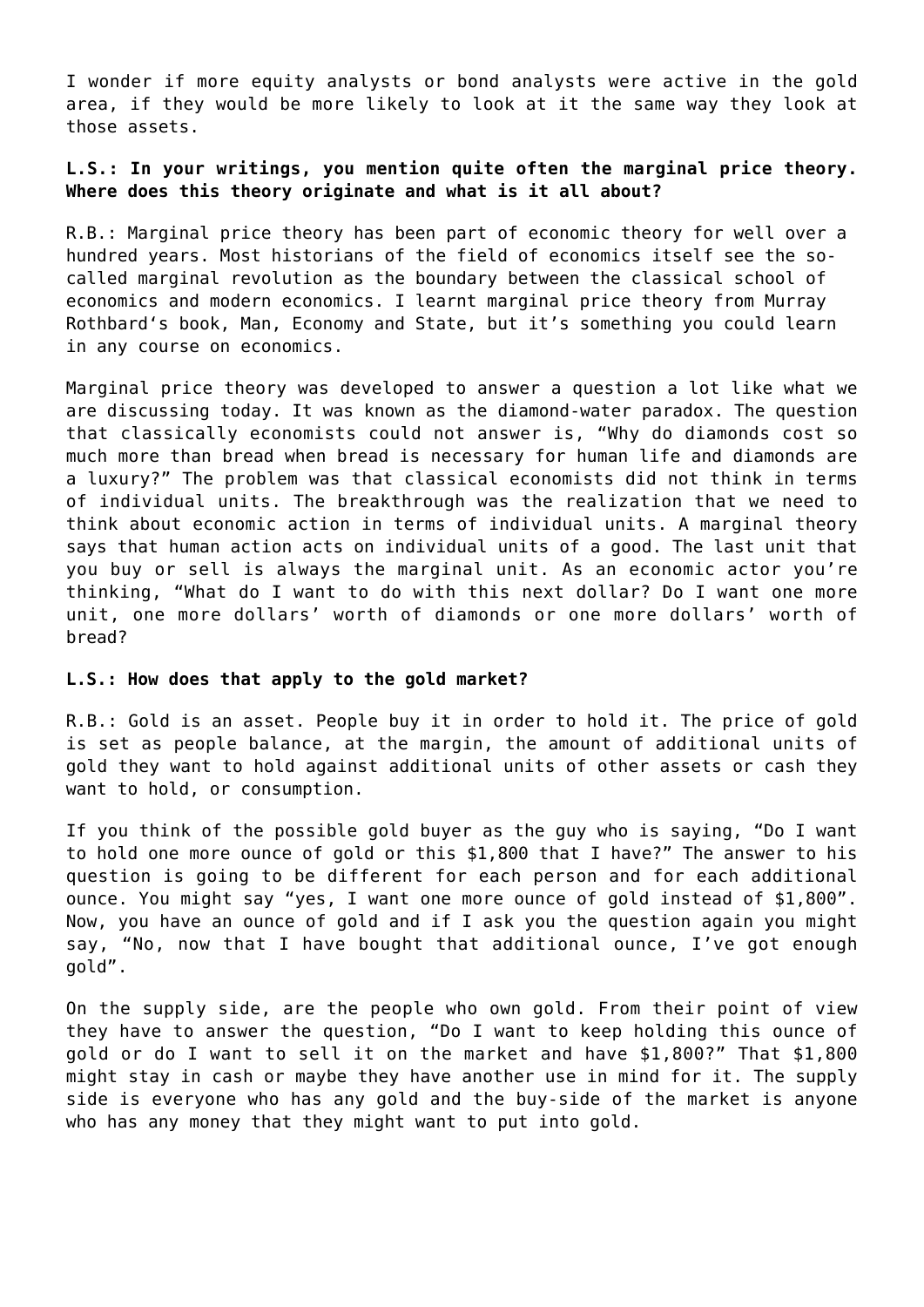

Now, we can eliminate people who don't know what gold is, the ones don't know where to buy it or how to buy it, and those don't want any because they don't understand it, or maybe they do understand it but they don't like it. But that still leaves a large number of people who might add to their position some quantity of gold at the right price. The people who already own gold, they could be active on either side of the market as a buyer or a seller. I want to emphasize that everyone who owns any gold at all is part of the supply-side of the market, not all at the current price, but at some price.

In micro-economics there's a nice formalism where they use supply and demand curves. If you took a micro course you would have seen those. Many people might feel more familiar with these concepts if they can see the curves. You can do a lot with these curves but you can't forget that they supply and demand curves are a way of aggregating of the preferences of all the individuals in the market. Murray Rothbard does [a great job of explaining](http://en.wikipedia.org/wiki/Neoclassical_economics) [this](http://en.wikipedia.org/wiki/Neoclassical_economics).

In the market, people rebalance between gold and dollars until they're happy with what they own. At that point there will be no more trading if no one ever changed their mind. But now and again people do change their mind; they realize they want more of one thing and less of another thing. Then you have more trading to bring the market back into balance.

In finance there is a similar concept called, [optimal portfolio theory](http://en.wikipedia.org/wiki/Modern_portfolio_theory) in which they see portfolio management in terms where people are trying to hold the ideal amount of each different form of savings. The portfolio manager rebalances based on the expected properties of each asset until they have the right mix.

**L.S: Is it realistic to assume that everyone is willing to sell their gold? The gold buyers are perceived as very strong hands with long time horizon, people who hoard for a crisis.**

R.B.: Many of the people who have bought gold in the last few years are not remotely interested in selling at the current price or even double the current price, but there is always a price or some combination of price and circumstances where somebody would put some of their gold on sale — maybe not all of it but some of it. And people on the money side of the market are asking the same question in relation to gold. The market balances all of those choices out and you have a price that brings out the quantities on both sides of the market into balance.

Maybe that's not totally true, maybe some gold is held by people who wouldn't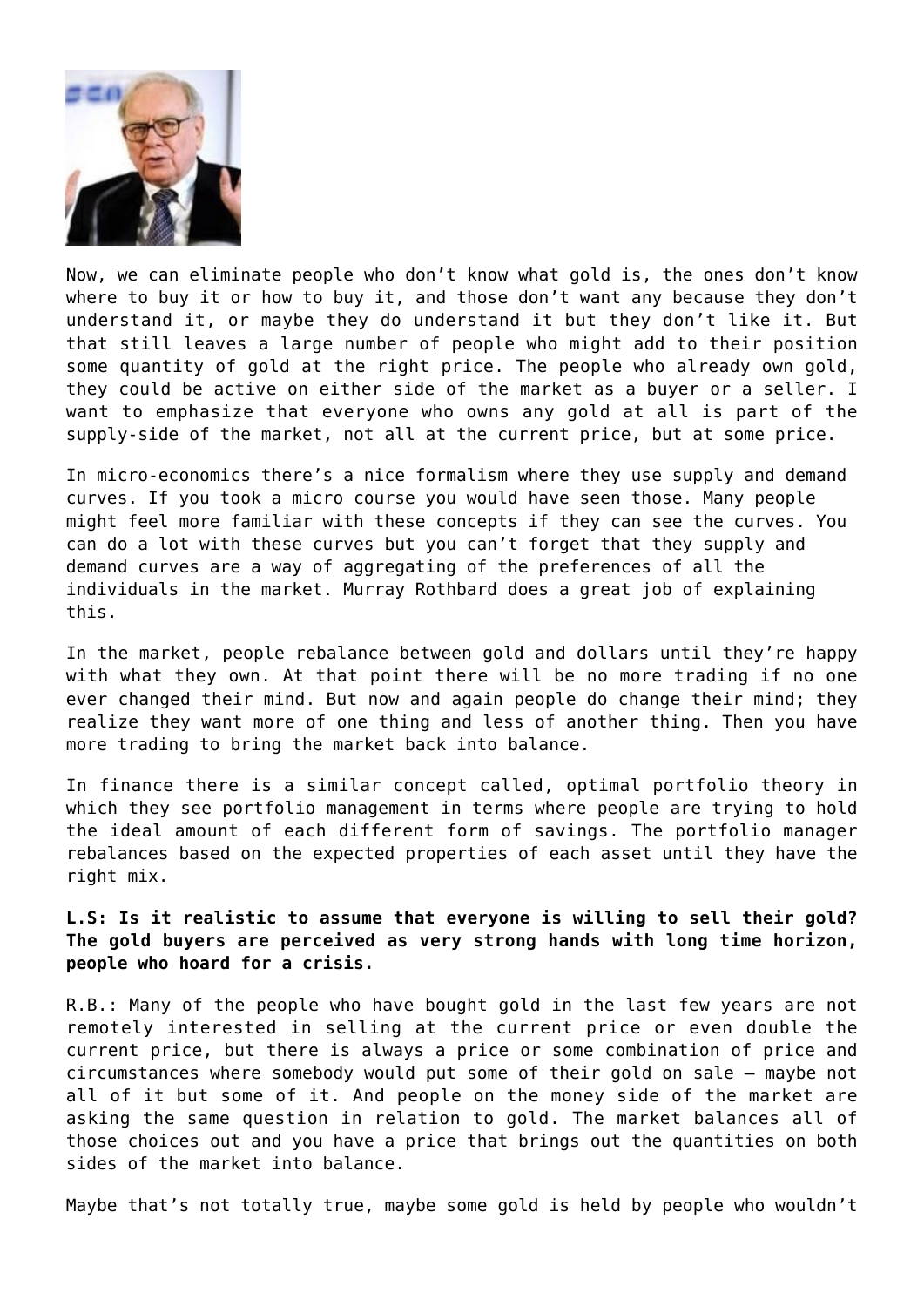sell it for any reason. But I think that the concept of the gold bug who plans to take it all to the grave is over-stated. I asked a person the gold business whether gold retail trade is all selling and no buying. He told me, "No of course not, there are always buyers and sellers". After all, what is the point of having a store of value if you never use the value? That is John Maynard Keynes and his parable of the cake that is never eaten. But Keynes was really painting a caricature of the capitalist system which encourages saving for the future. The future does arrives at some point, whether it is old age or emergency, and at that time, the value of additional saving is diminished relative to spending.

And it is important to understand the cost of owning gold is not necessarily the amount of money you could get by selling it. Prices are only a way of quantifying true costs. The cost of owning an ounce of gold is whatever other sort of economic opportunity that you are sacrificing by owning the gold instead. People who own gold are every day looking at "what other economic opportunities am I giving up by holding this ounce of gold?" and then "Do I want to shift the next ounce of gold somewhere else that will give me a better return or a better consumption experience?". If you could swap an ounce of gold for one unit of the American [Dow Stock Average](http://en.wikipedia.org/wiki/Dow_Jones_Industrial_Average) that was at the time yielding 12% then the cost of owning an ounce of gold is not owning a unit of the DJIA. The cost of owning gold is the opportunity cost, of which holding cash instead is only one possible choice.

Let me give you another example; if the price of a new car that you like is twenty ounces of gold, you might prefer the gold. The cost of owning the gold is  $1/20^{th}$  of a car. But if the price of that car in gold ounces dropped to one ounce, you might say, "Nineteen ounces of gold is enough and I'd like to have that new car". And at that point it makes sense to swap a single ounce of gold for a car. You still have nineteen ounces of gold, so you haven't sold all of your gold, but at the margin, you have sold the least valued ounce for something that became more attractive.

## **L.S.: So your view is basically that of portfolio balancing. Do you see the price mechanism in the gold market as similar to the share market?**

R.B.: Yes, in terms of the formal model of how pricing works it is similar. You see you have a relatively fixed quantity of a good and people are bidding the price up or down, based on who is the most motivated to hold that good, who is most willing to sacrifice the opportunity to hold a different asset or to increase their consumption.

Now, gold is different than shares in that gold is more of a cash-like asset whereas with shares you are buying an actual business that has a management team, products, and a financial statement. So, in that way it's different. But in terms of the pricing process it's quite similar.

### **L.S.: You use in your writings also the concept of "reservation demand". Can you explain this further, please?**

R.B.: There are two different expressions of demand for a good. If I trade with you, I supply one apple and I demand one banana and you do the opposite.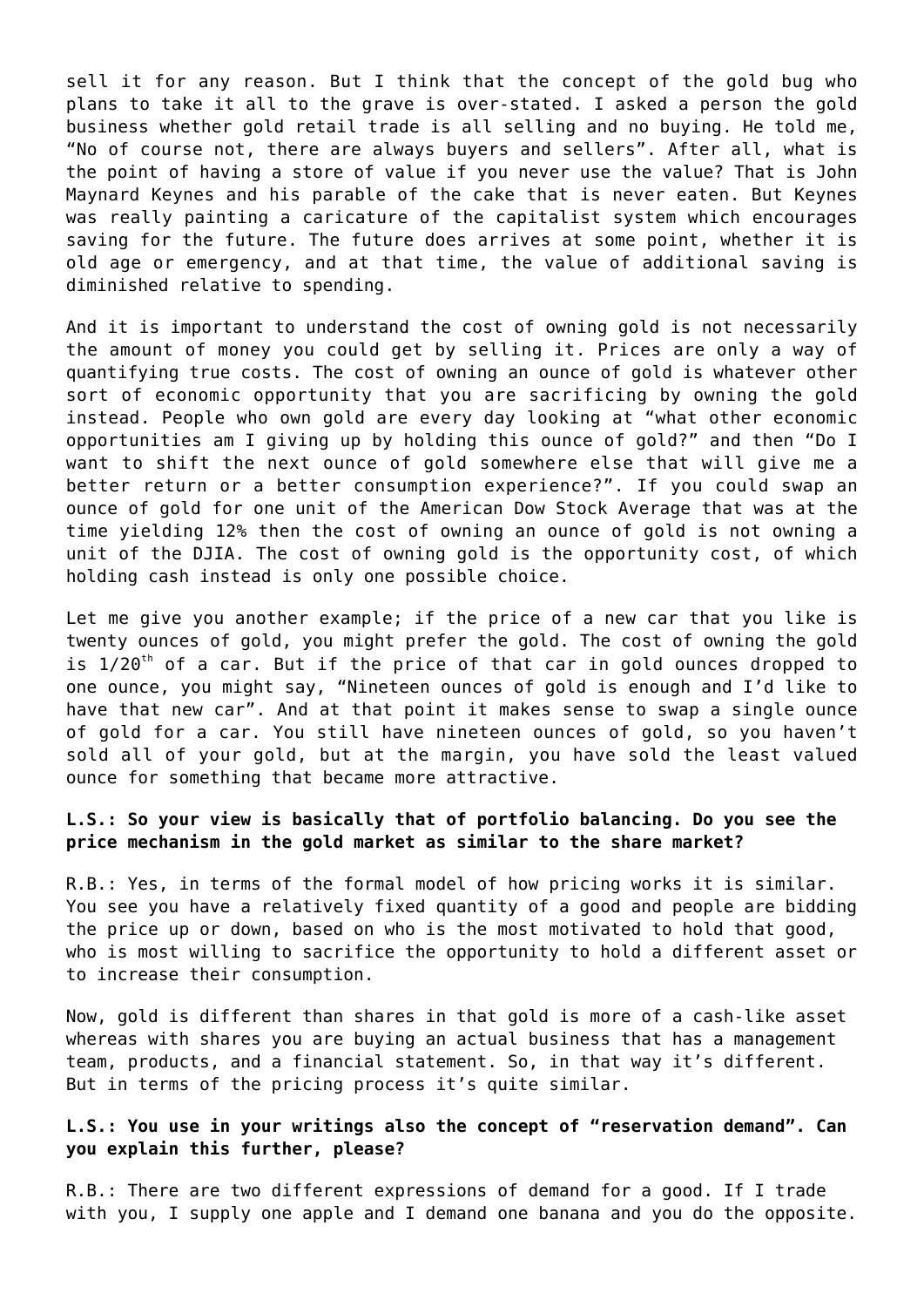We each demand something by offering something in supply. When there's a buyer and a seller, the buyer demands and the seller supplies. That is exchange demand.

The concept of reservation demand is where you demand something by holding onto it rather than selling it. This concept might sound unfamiliar but it is very relevant to everyone's life. We all have reservation demand for many goods. I have reservation demand at the moment for an auto, a dining room table, a couch, a mobile phone, and so forth. My reservation demand for cash in my pocket is \$20. Any good that you're any holding onto rather than selling, you are exercising reservation demand.

Most of the market research about gold deals with exchange demand, which has the advantage that you can measure it. But reservation demand is far more relevant to the price. The profile of reservation demand among people who own gold is the main determinant of the gold price from the supply side.

A very closely-related concept is reservation price. This is the price where you would be willing to sell a good that you currently hold. In the gold market, you can think of every ounce with a price tag on it. Or maybe today, it would be a QR code instead of a tag. That price depends on who owns that ounce of gold and their reason for holding it. Short-term traders might take a position for five minutes looking for a small move. If they got their \$10 move they would sell and lock in a profit. You have other people who have a much longer time horizon, years or even decades, and a much higher expectation of where they're going to sell. And even the same person will have a different price tag on each ounce. The first ounce you might be more willing to sell than your last ounce. It is important to understand that reservation prices are not necessarily money prices; they may be construed more broadly in terms of economic opportunities as I described just a moment ago.

You also might object that a lot of people may not know exactly what their reservation price is in money terms because it is impossible to know accurately what the purchasing price of money will be at a time when you might want to sell. And this is true. Many gold buyers are envisioning that we are going to experience hyper-inflation in some countries and their plan might be to look for distressed assets that go on sale during a hyperinflation. That would be the time to sell their gold, or more accurately, to swap their gold for assets. This type of person may conceive of the reservation price as, "When I can buy a small business, like a cleaners, for five ounces of gold" or "when I can buy a rental apartment for 10 ounces of gold". People conceive of the reservation price more broadly in terms of what is going on in the world around them.

There is reservation demand on the money side of the market as well. Why does everyone not spend all of their money? Because we have reservation demand for money. The reason that you have any money at all and you haven't spent it is you see some potential use for that money, possibly when you see something you need or want at a low enough price, that the good comes in ahead of your reservation price in so you buy the good.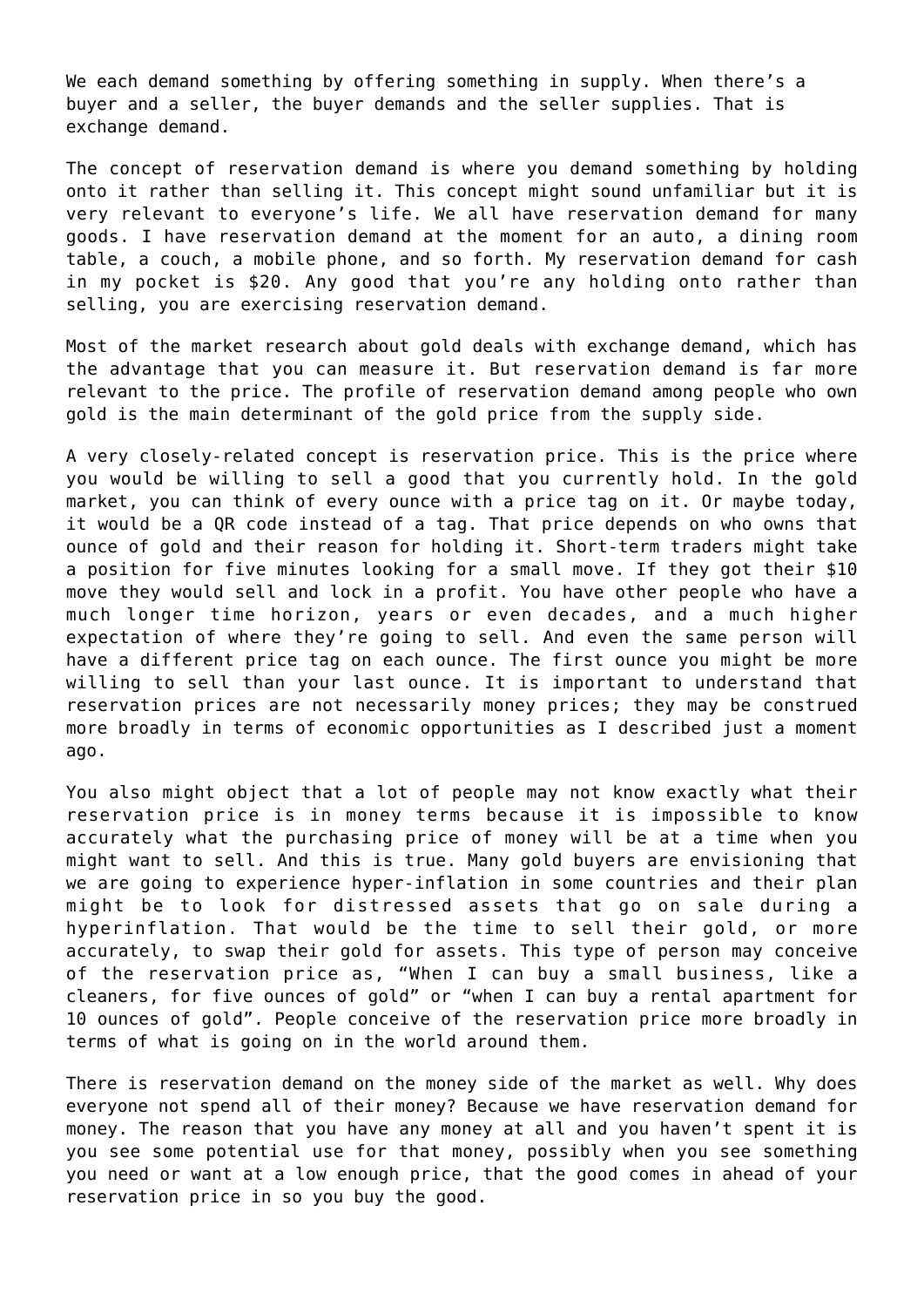The bid and ask that you see in the gold market at any point in time is the price offered by the marginal non-buyer and the price asked by the marginal non-seller. The marginal non-buyer is the person whose reservation price for their money is just below the ask and the marginal non-seller is the person whose reservation price for that ounce of gold is just above the bid. The equilibrium of the market is that you have the bid and the ask which are the best reservation prices are on each side.

## **L.S. Why do you object to the emphasis on annual statistics in looking at this market?**

R.B: What I want people to take away from this interview is that the gold price is not primarily a way of rationing gold that was mined during the last year, it's a way of rationing all of the gold in the world because all of the gold is held and everyone who holds it cares about the price one way or the other.

The gold market is not segregated into one market for the gold that was mined this year and another market for gold that was mined in past years. The buyer doesn't care whether he's buying a newly mined ounce of gold or buying from somebody who had purchased gold that was mined 100 years ago. All of the buyers are competing to buy and all of the sellers are competing to sell.

I think that the focus on annual numbers is another residual of the domination of this space by commodities-type thinking.

# **L.S. You have stated that mine supply is not a key factor driving the gold price. Most gold analysts would not agree with you. Please explain your view on this.**

If you pick up a typical research report on a gold market from a research firm or a bank, you will find that the main portion of the report is about annual quantities. Annual mine production is the most important followed by the jewelry melted, jewelry bought, coin and bar sales, dental, industrial, and central bank. And these quantities are thought by most analysts to be critically important in determining the gold price but that is just not the case.

Gold is always owned by whoever has puts greatest value on it. The ask price is the value placed on gold by the individual who values their last ounce the least of anyone who owns gold, compared to the last buyer who got rationed out of the market, the guy who values gold the most of anyone who does not own that last ounce.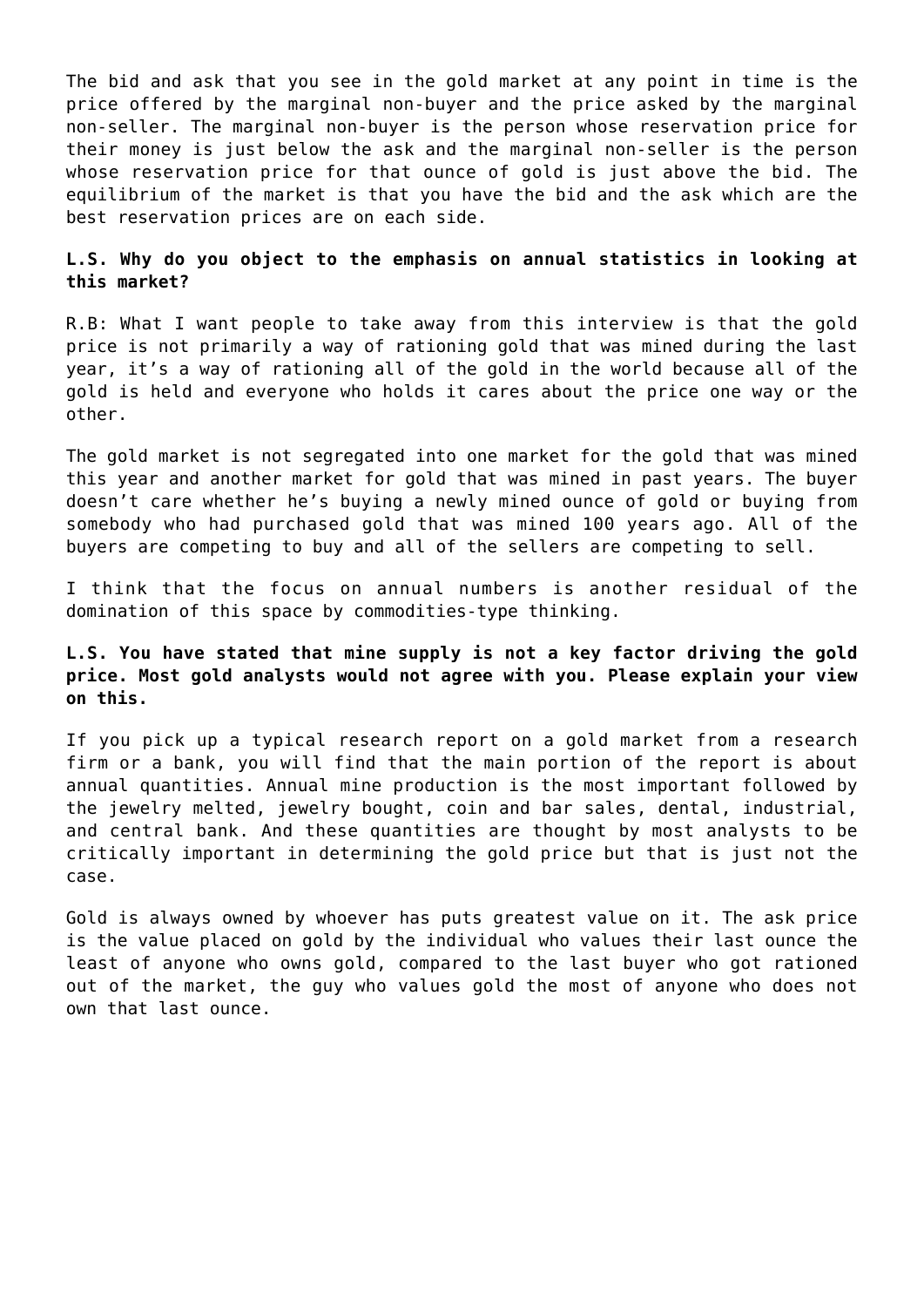

Mining add about 1% to the total supply each year. If the total amount of gold is 5.05 billion ounces rather than 5.0 billion, that allows a few more of what were the marginal non-buyers to become buyers.

I think of the miners and the gold destroyers – such as dentists and the electronics industry, as a small delta on top of the price formation process that is mainly about who is willing to bid the most to hold all of the gold. Mine supply is only a small share of all gold.

The only difference between a miner and someone else who owns the same amount of gold is that the miners pretty much have to sell because they are businesses and they have to cover costs. The investor who owns some gold doesn't necessarily have to sell, they can hold as long as they want to or until they have a better place for their savings than gold. You can say that they are price takers.

You can think of the miner as coming in to that market and selling down into the bid side of the market a little bit. Of course the miner is going to enable some people to get into the market at a lower price than without the miner because those buyers are not forced to go up higher into the ask side of the market in order to buy their gold.

A lot of analysts go even further down the road to absurdity by looking at the growth rate of gold mining. If you start out from year 1 where mine supply is, let's say 2000 tonnes, and in year 2 mine supply is 2,500 tonnes, that is an increase of 20%. So the thinking goes, if supply is up by 20%, then demand also has to go up by 20% and that looks like a lot. If buyers bought 2000 tons last year and this year you are asking them to buy the same and then 20% more, how is that going to happen? It's really not a big influence. In math terms, mine supply is the first derivative and now we are talking about second derivatives.

### **L.S.: You have given your reasons for thinking that the impact of mining on the gold price is small. Do you have any way of quantifying that?**

R.B.: I can't say for sure but there are some ways to make an educated guess.

One is that mine supply only adds around 1% or 2% to the total stockpile of gold. You can think of mining as a form of gold inflation with a rate of around 1-2%. If we were looking at the supply of money in a country or shares of a stock we would expect the value to be diluted by something close to the growth rate. Miners are diluting the value of the existing gold stock by 1%.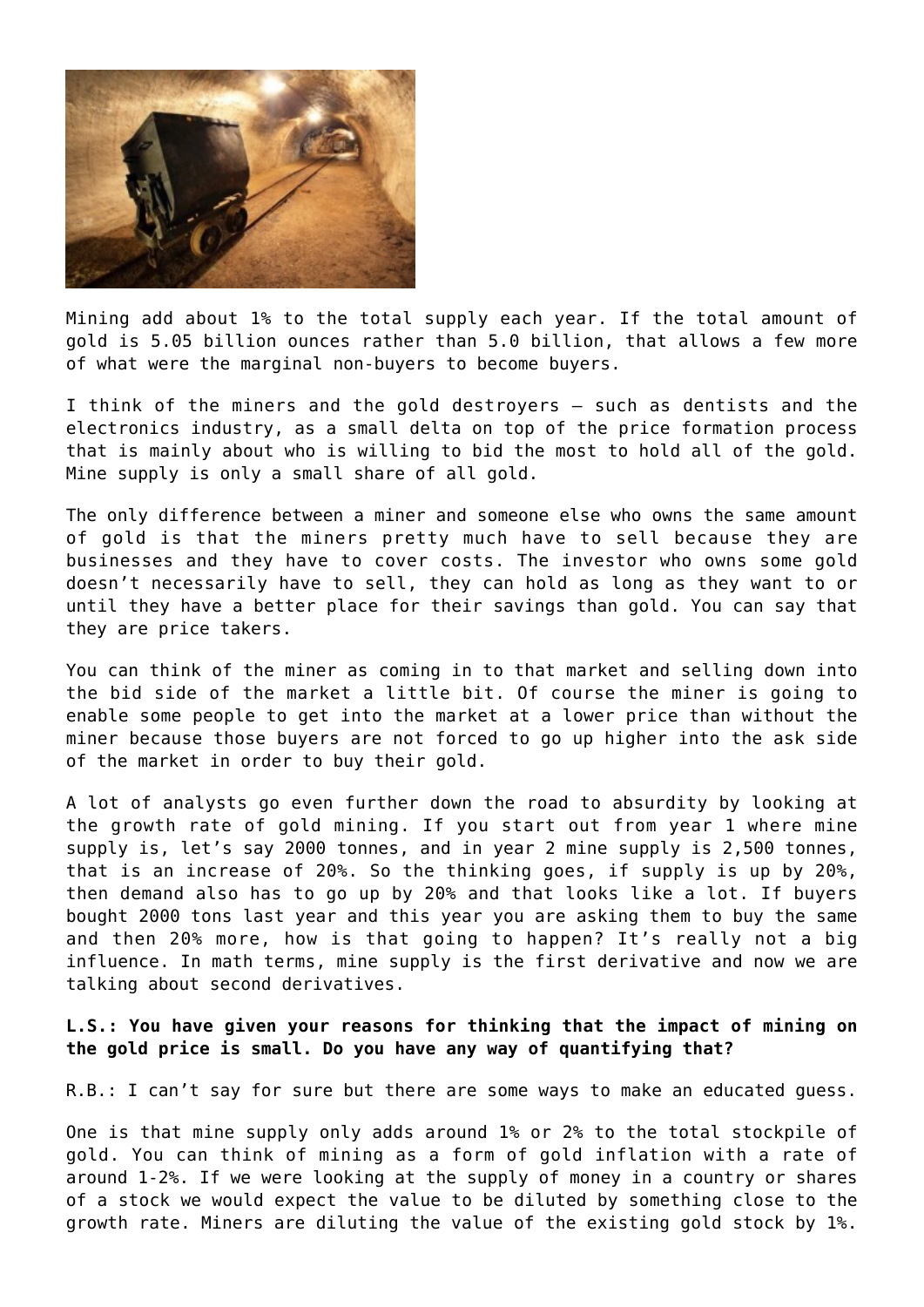If this is correct, and if everyone who owned gold was trying to maintain a constant amount of gold in purchasing power terms, then all other things being equal, a 1% dilution would have a 1% impact on price.

Another way of looking at it is when the supply of gold is 5 billion ounces there is a price quotation, which is the best ask. Now one year later mining has brought us up to 5.05 billion ounces. A group of buyers was able to come in and buy the additional 50 million ounces. Where do those new buyers value gold? If we assume static preferences, maybe slightly above their buy price. Not a lot above their buy price or they would have become buyers the year before. So that would suggest a slightly lower price, depending on how deep you have to go down into the bids to fill the additional ounces.

[I looked at some figures from geologist Brent Cook](http://archive.mises.org/10693/does-mining-matter-lbma-and-the-gold-float/) showing that all of the gold mined in any one year is about equal to a few days volume on the LBMA. And the LBMA is not the only market where gold is traded in the world. I'm not saying that the difference due to mining is equal to the ratio of trading days to volume. But the point is, selling the mined gold onto the market is a very small part of the market activity. It's easily absorbed into a liquid market.

**L.S.: In [your most recent article](http://www.scribd.com/doc/120711219/Misunderstanding-Gold-Demand) you argue that many analysts are incorrectly bullish or bearish, because their data does not support their price outlook. Is that so?**

R.B.: You see every day in the media statements like "Gold investment demand is up by 20 percent this year" and that's supposed to be very bullish. Or "investment demand was down by 15 percent" and that is supposed to be bearish.

There is also I remember a wave of stories in the early 90s as the gold industry was increasing up exploration and bringing new properties on line, where it was popular to say, "Gold mine supply was 2000 tons this year and it's going to be 2500 tons next year". That is an increase of 25 percent in supply, and wow, that sounds like a big, big increase in supply. To keep up, the demand side of the market has to step up by 500 tons this year otherwise the price is going to be much-much lower. That would be a huge increase in demand. Where is all that demand going to come from to keep up with supply?

When you see statement like that, what does that mean, exactly? It means something like this. If investors as a sector had a net addition to their portfolio of 50 million ounces one year and the next year they added 60 million ounces they're calling that a 20 percent increase in demand. And that's supposed to be very bullish.

This way of thinking about the market is not logical. What they call "supply" and "demand" is the amount of gold that got moved around the market. And that is fine as far as it goes. The problem is when they go from the number to the price. Those numbers do not characterize the forces of supply and demand that do set the price.

**L.S.: Then what do they mean by supply and demand? And why do you dislike**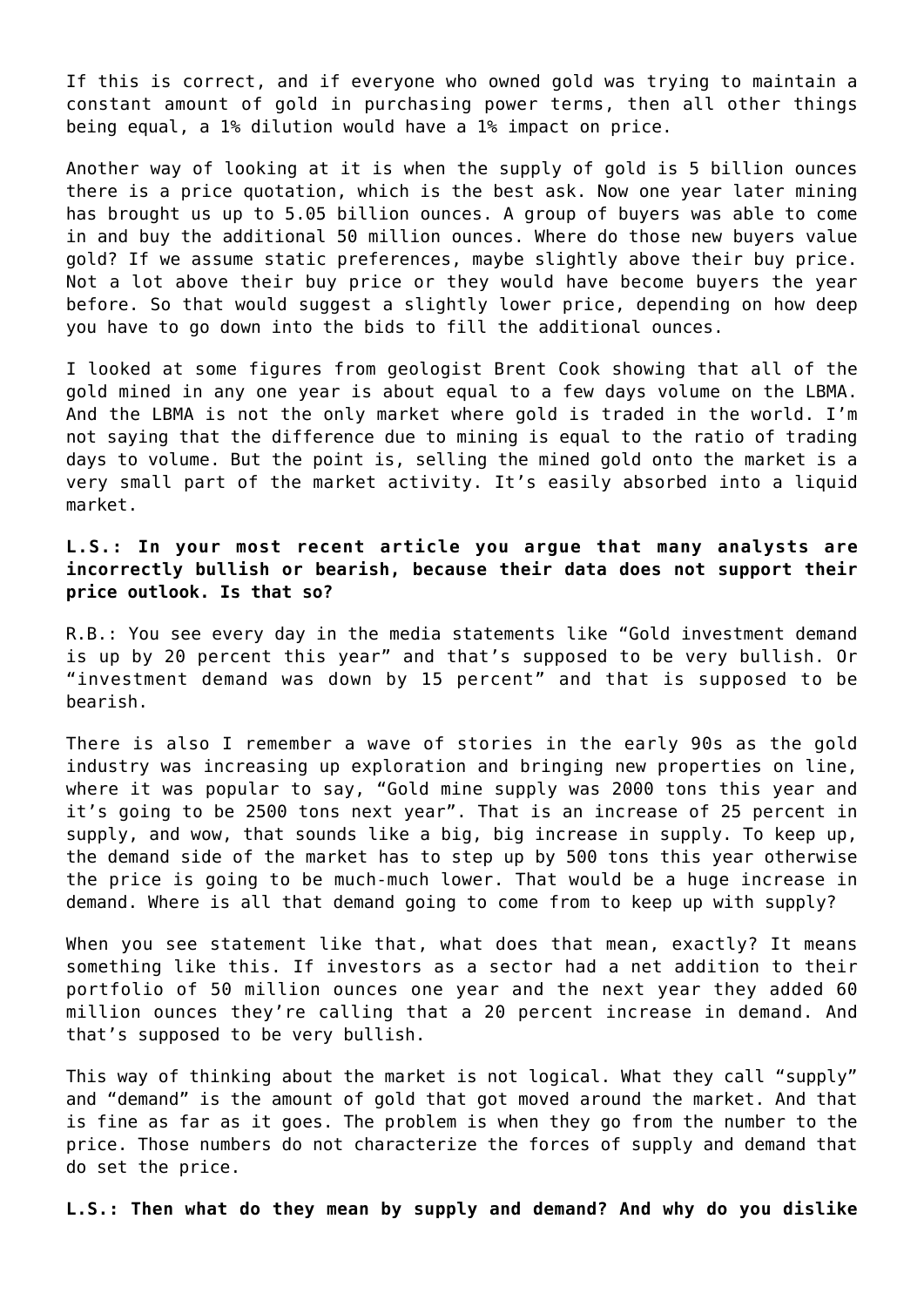#### **their definitions?**

R.B.: Let me explain how they come up with these numbers and what they're supposed to mean and then, where they go wrong.

What analysts typically do is divide the market up into sectors such as mines, investment, jewelry, industrial and central banks and maybe funds or ETFs get their own sector. Often a country like China is considered a sector. They want to measure the amount of gold that was bought and sold that year by individuals or actors within each sector. Those are gross amounts. From grosses you can compute net amounts. The net is the difference between the gross bought and sold quantity for that sector. There's always a net outflow from the mine sector because they're in business to sell. For any other sector, the net might be a positive or a negative number during a vear because people may have bought more jewelry than they sold, or the opposite. During any given year investors might on net have added to their positions or diminished their holdings.

When you read "supply" or "demand" in the financial media, the definition is not consistent from one place to the next. There are a lot of ways people slice and dice all of the numbers. Everyone does not do it the say way. However you do it, you have a number made by adding up some gross and net quantities. For example, one report might say that supply is mine supply plus gross jewelry scrap. Someone else might include gross investment purchases, and someone else might count only net investment as part of the demand number. When you read that demand is up, what they mean is that one of these contrived [Rube Goldberg](http://www.rubegoldberg.com/) definitions that has the misleading name "demand" has changed from one year to the next.

Let me give you one example. [The CPM Group](http://www.cpmgroup.com/) (a research consultancy that produces in-depth reports on the gold and silver markets) does it like this: they define supply as the all of following: mine supply, the gross industrial sales, and gross jewelry sold. CPM defines demand as the sum of all of these: gross industrial purchases, gross jewelry purchases, net central bank activity and net investor activity.

CPM uses a mix of gross quantities and net quantities. This definition by itself strikes me as quite eccentric because of the mixture grosses and nets into the same aggregate. Gross quantities measure a flow, while nets are the change in magnitude of a stock. What happens when you add grosses and nets together? I have no idea. This reminds me of breaking the rules of [dimensional consistency,](http://wiki.answers.com/Q/What_is_dimensional_consistency) something that the physics faculty at my university prohibited.

Now let's delve into these net quantities a bit more. To simplify the situation, suppose there are only two sectors in the market. Let's call those two sectors "mines" and "everyone else". Then the relationship between the quantities is very simple. Whatever the miner sold somebody bought. There's always a market for gold at some price. An ounce of gold is worth more than zero. Any quantity of gold that someone offers on the market will find a buyer at some price and that gold will end up in someone's portfolio or maybe consumed. Mine supply gross (or net) sold is equal to everyone else net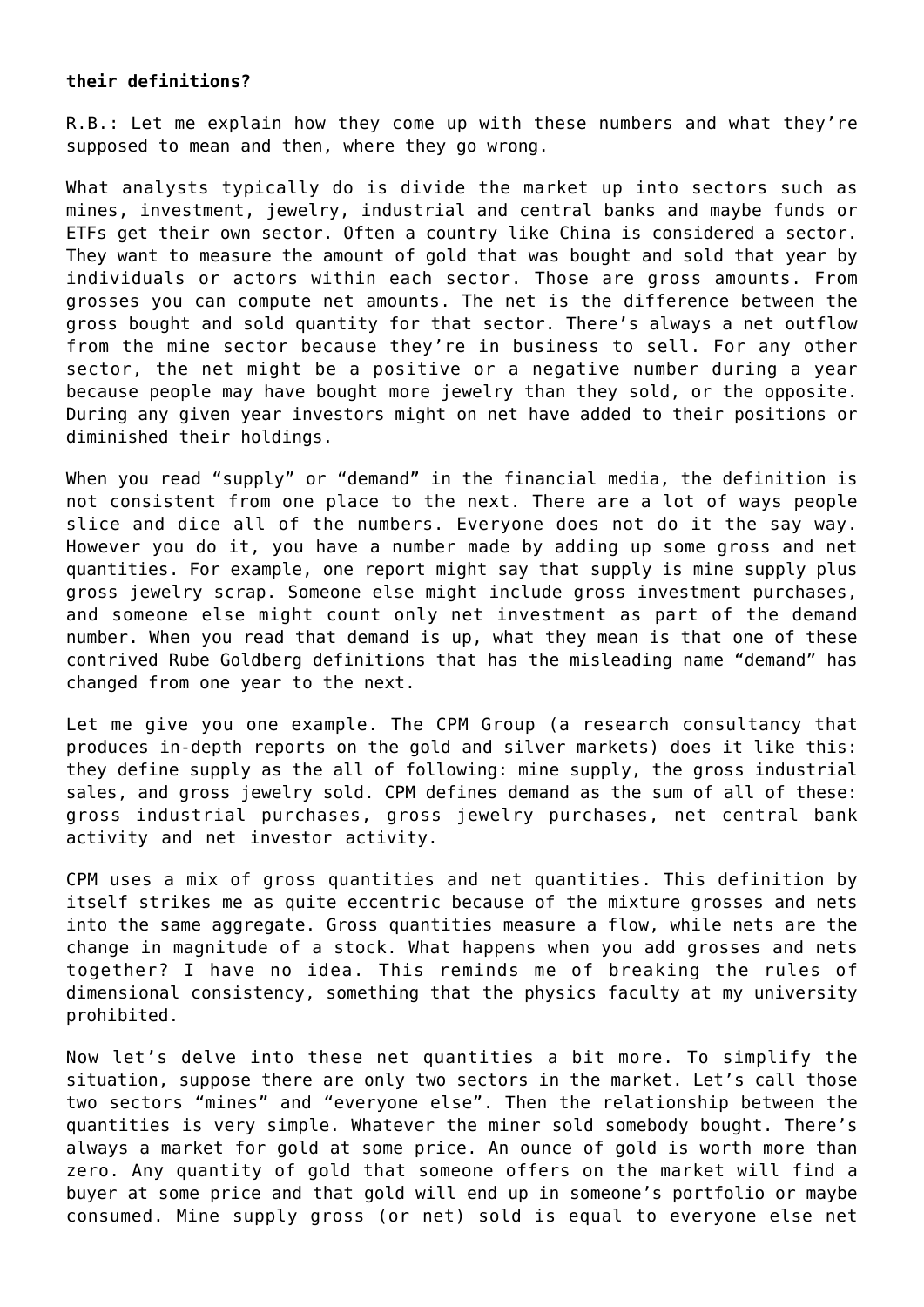purchased. That is a simplified understanding of a two-sector market.

Now let's complicate the model a bit more to get it closer to reality. If you have three sectors, mines, jewelry and investment, then you can have a net outflow from jewelry one year and that would have to show up as a net inflow into investment because all the quantities have to balance out. Everything still has to net out to zero across all sectors. The gold miners are always sellers but any other sector could be a net buyer or a net seller in any one year period.

You can keep making the model more complex by adding more and more sectors. Each time you add another sector to your model, that sector has inflows and outflows. But this doesn't change the fundamental logic which is that every ounce that is sold in one place is purchased in another place. All of the flows have to balance out to the net change in the world's total position, which is mine supply less destruction. And that is always a positive number as long as anyone has been counting.

Now, I've been saying that this is at best, not very useful, and at worst, misleading. By now you probably want to know, "what is the problem?" The problem is that these quantities and these flows have no causal relationship with the gold price. All we have done is to add up some of the volume in the market and shifts in aggregate holdings. But we are still no closer to the price because neither the volume of trading, nor position changes as are causes of the price. Quantities are not the cause of the gold price. Gross quantities are not the cause of the gold price. Net quantities are not the cause of the gold price. And so it must also be true that any [Frankenstein](http://en.wikipedia.org/wiki/Frankenstein%27s_monster) [monster](http://en.wikipedia.org/wiki/Frankenstein%27s_monster) number you invent, even if you give it a familiar name, like "supply" and "demand" also does not cause the gold price.

Suppose I tell you that there was a net flow of gold from sector A to sector B last year, then what is the impact on the gold price? There is no way to say. The gold price could be higher, lower or unchanged when gold moved from A to B. If the gold moved from A to B because the buyers on the A side were more aggressive and raised their bid prices, then you would see a higher price. If gold flowed because the people in B valued it less, so they were willing to let it go for less in return, then you would see a lower price. If both of those things happened, there would be a lot of trading but the price might end up about the same.

A price is a quantity of money that is exchanged for a quantity of gold. In these voluminous reports about mine supply and jewelry and everything, they're only looking at quantities of gold. There is no way that looking at quantities alone can tell you anything about price because there is no money involved. It's sort of like the [is-ought problem](http://en.wikipedia.org/wiki/Is–ought_problem) in philosophy, which says that you cannot derive a sentence containing "ought" from any number of propositions that contain only "is". You cannot make any conclusions about money if you do not have money in your premises. No matter how hard you study these quantities it won't tell you anything about the price. Whatever the driver is of the price, it has to involve both gold and money.

**L.S.: If not cause and effect, is there any relationship between these**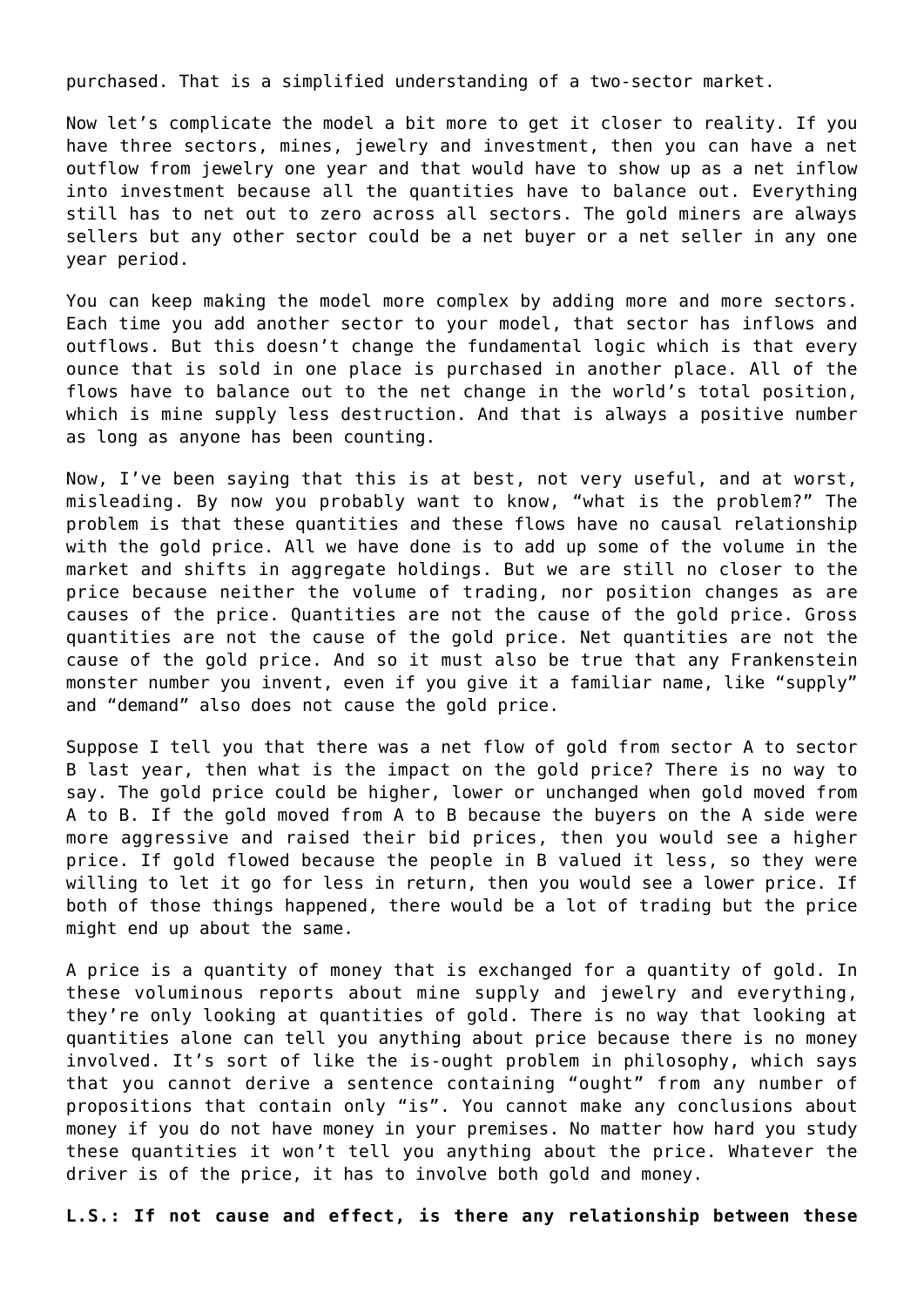#### **quantities and the gold price?**

R.B. : Yes, it's almost the opposite of what most people think. The gold price is formed by a balancing process, as investors shift different assets in order to hold the amount of gold, cash, and other assets they want. These quantities come about because of discrepancies between what people own, what they want, and the collective preferences of the rest of the market. These discrepancies are resolved by exchanging and that gets counted as a quantity. But these quantities do not drive the price. The more preference changes among the buyers and sellers, the greater the volume of trading required to get back to an equilibrium.

I recall Warren Buffet describing a cartoon of a financial news anchor with the caption, "There was no volume on the market today because everyone was happy with what they own". This is quite funny but the serious point is that buying and selling comes about because there are people who wish to change their position in a way that is complementary to what someone else wants, so they are both able to change their positions to something that they like better. The one side wants more cash, less god; the other wants the opposite.

The volume of buying and selling shows how far out of adjustment people are between their own positions and the preferences of other people in the market which is what creates the opportunity to trade. Buying and selling as such do not cause the price, buying and selling come about because of a preference disequilibrium. That disequilibrium requires trading to equilibrate but it does not tell us at what price the trading occurs.

There might be a statistical correlation between, for example, a net inflow into one sector and higher (or lower) prices. If someone has a statistical model that works, that is great. But it's not causal.

But it seems to me that even if someone has discovered correlations like that, they will be coincident with the price, rather than predictive. In order to forecast the price, you need an indicator that moves in advance of the price. You read all the time how bullish it is that people bought so many coins, or bars or whatever, but buying that was the cause of the price going up, then it would have already gone up due to the buying. That would not help you forecast at all.

**L.S.: You say that the way supply and demand are reported in the financial media is confusing. Please explain to our readers your thought process in more detail.**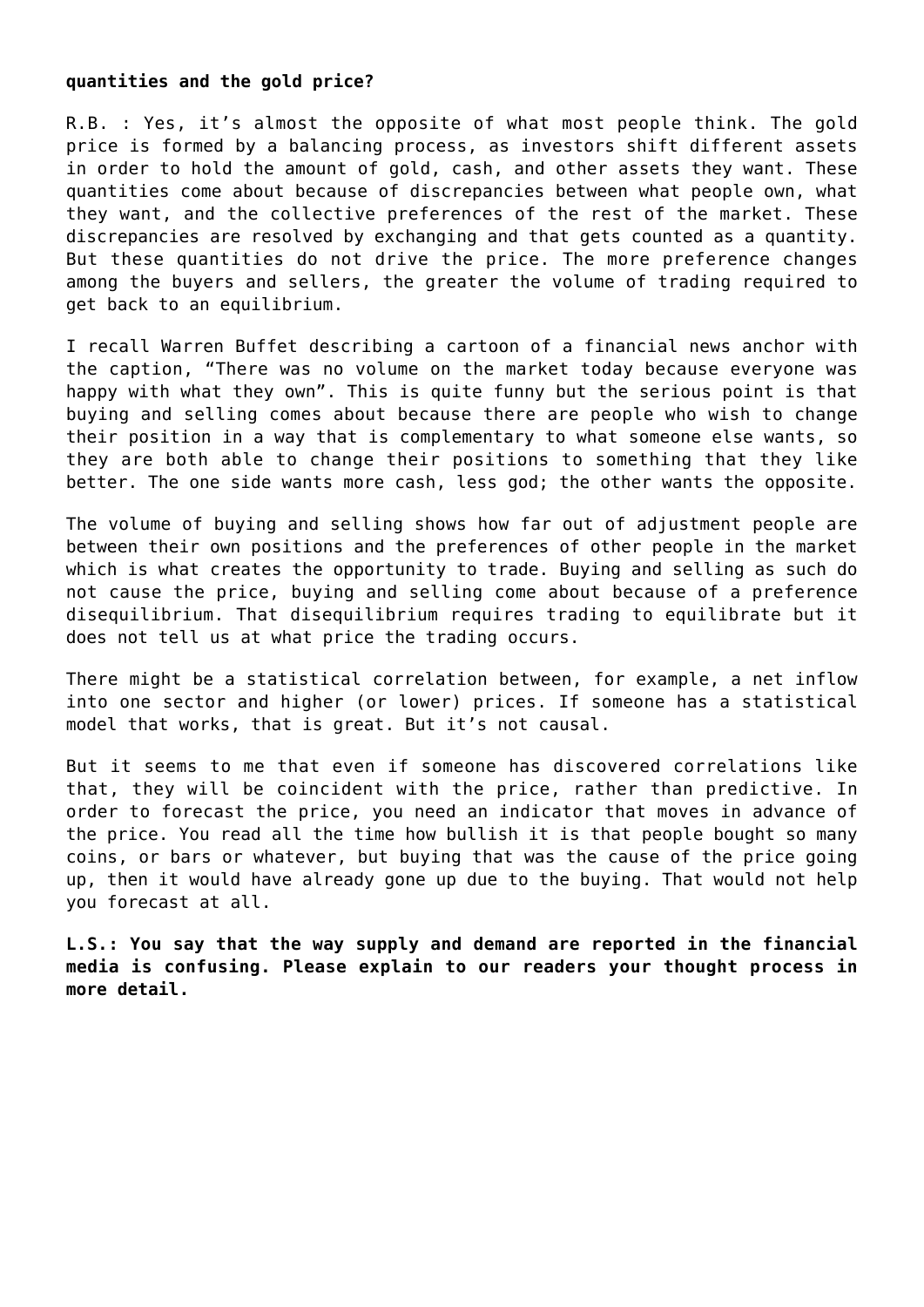

R.B.: When the average reader, or even the quite sophisticated reader sees the word "supply" and "demand" they don't think to ask, "what is definition of that word" because we already have a good intuitive feeling about what those words mean. And we all know that an increase in demand drives the price higher, while an increase in supply sets us up for a lower price. And that is true if you use the terms "supply" and "demand" correctly to mean as the intensity of investor preferences on each side of the market.

If the author got all their numbers right – and some of these firms go to a lot of trouble to count up every microgram of gold dust in the entire world – then these statements are accurate in a very limited sense. But it is not true that a quantity made out of the sum of various flows and position shifts has any relationship to the forces that set the market price.

Everyone will agree: "The price of gold is set by supply and demand". But what does did we all just agree on? Correctly understood, this statement means that the price balances out the overall the set of choices people make to offer on their desired terms from each side of the market. The price results from balancing those two sides.

Suppose that instead of "supply" and "demand" these aggregates were called X and Y, if you like algebra. Now if I change my statement to say "The price of gold is set by X and Y" you are immediately going to ask "what do you mean by X and Y?" And when you find that  $X = A + B + (C - D) + (E - F)$ , etc. and Y is something similar it starts to make a lot less sense. At that point your head will probably start exploding. When you use X and Y in place of "supply" and "demand", you no longer have a true statement.

The problem happens by starting out from truth and then changing the definitions of terms so the statement looks the same but it is no longer means the same thing and the thing that it now means is not true. By using words that have a clear meaning in our minds, but using them to mean something else this creates immense confusion. And hardly anyone realizes this when they are reading an innocent-looking statement.

## **L.S.: If not by quantities, then can the gold price otherwise be analyzed quantitatively?**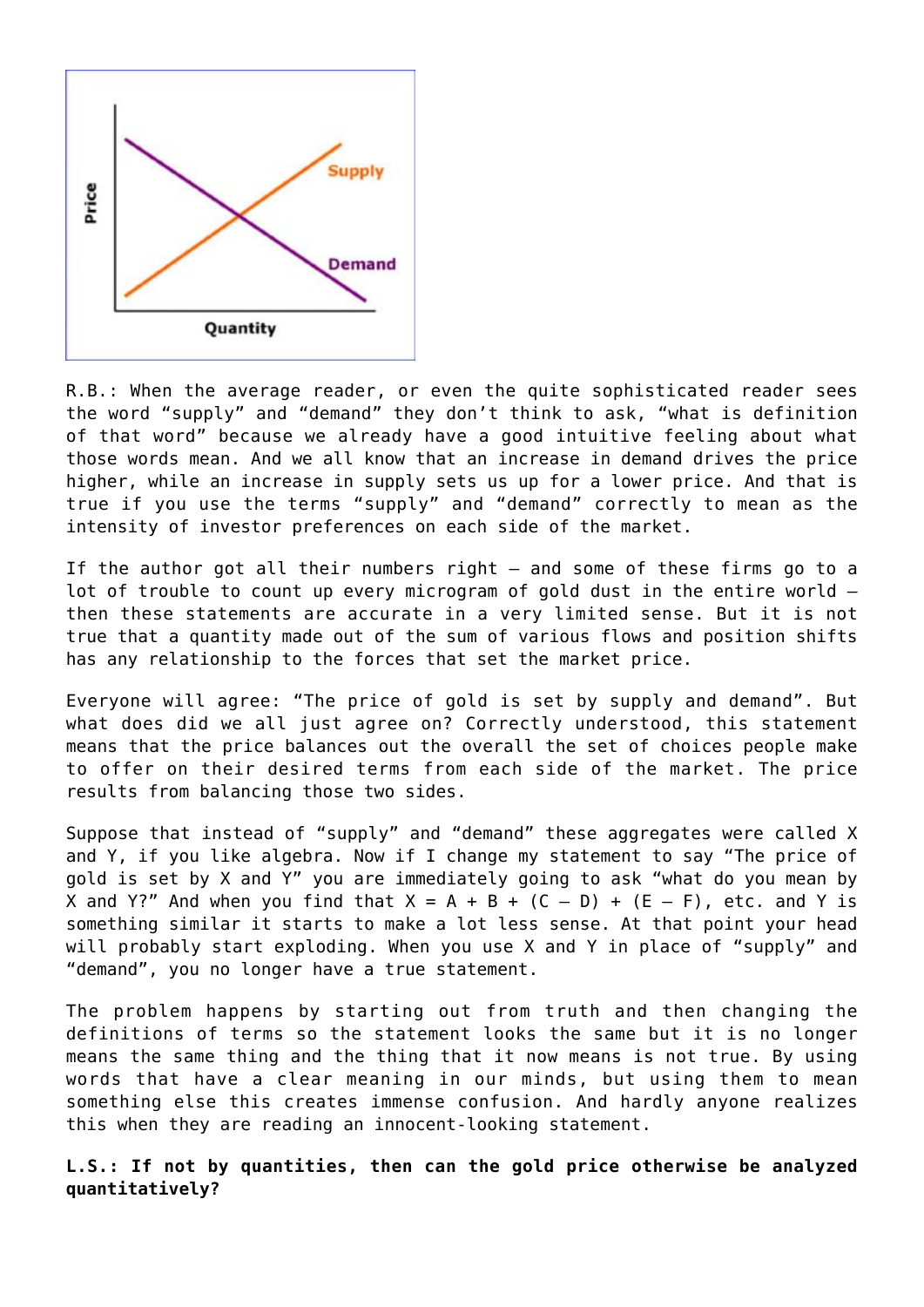R.B.: The gold price is set by investor preferences, which cannot be measured directly. But I think that we understand the main factors in the world that influence investor preferences in relation to gold. These factors are the growth rate of money supply, the volume and quality of debt, political uncertainty, confiscation risk, and the attractiveness (or lack thereof) of other possible assets. As individuals filter these events through their own thoughts they form their preferences. But that's not something that's measurable.

I suspect that the reason for the emphasis on quantities is that they that can be measured. Measurement is the basis of all science. And if we want our analysis to be rigorous and objective, so the thinking goes, we had better start with numbers and do a very fine job at measuring those numbers accurately. If you are an analyst you have to write a report for your clients, after all they have paid for it, so they have to come up with things that can be measured and the quantity is the only thing that can be measured so they write about quantities.

And in the end this is the problem for gold price analysts, you're talking about a market in which it's difficult to really quantify what's going on. I think that looking at some broad statistical relationships over a period of history, like gold price to money supply, to debt, things like that, might give some idea about where the price is going. Or maybe not, maybe you run into the problem I mentioned about synchronous correlations that are not predictive.

Part of the problem is that statistics work better the more data you have. But we really don't have a lot of data about how the gold price behaves in relation to other things. The unbacked global floating exchange rate system has never been tried before our time. How many complete bull and bear cycles has the gold/fiat market gone through? My guess is that when we look back we will see that we are now still within the first cycle. Our sample size is one.

**L.S.: Some people, for example the Gold Anti-Trust Action Committee (GATA), assume that the gold market is in a structural supply deficit which would require the gold price to be much higher in the absence of central bank selling. You do not agree with GATA that the gold market is in a supply deficit? What's your thinking on that point?**

R.B.: I should first explain what they mean by a deficit. A deficit implies a situation where demand exceeds supply. This is a sensible definition in some situations but it doesn't apply to gold. It sounds logical but when you drill down into it, there are conceptual problems.

When would it make sense to talk about a deficit? Let's go back to the consumption-type commodities. In the wheat market, it is possible that consumption could exceed production for a limited time until stock piles are used up, and then, you would only be able to consume what was produced. When stocks were exhausted, the price would have to go much higher in order to bring consumption in line with production. This type of deficit does not exist in the gold market because the gold market in a surplus of production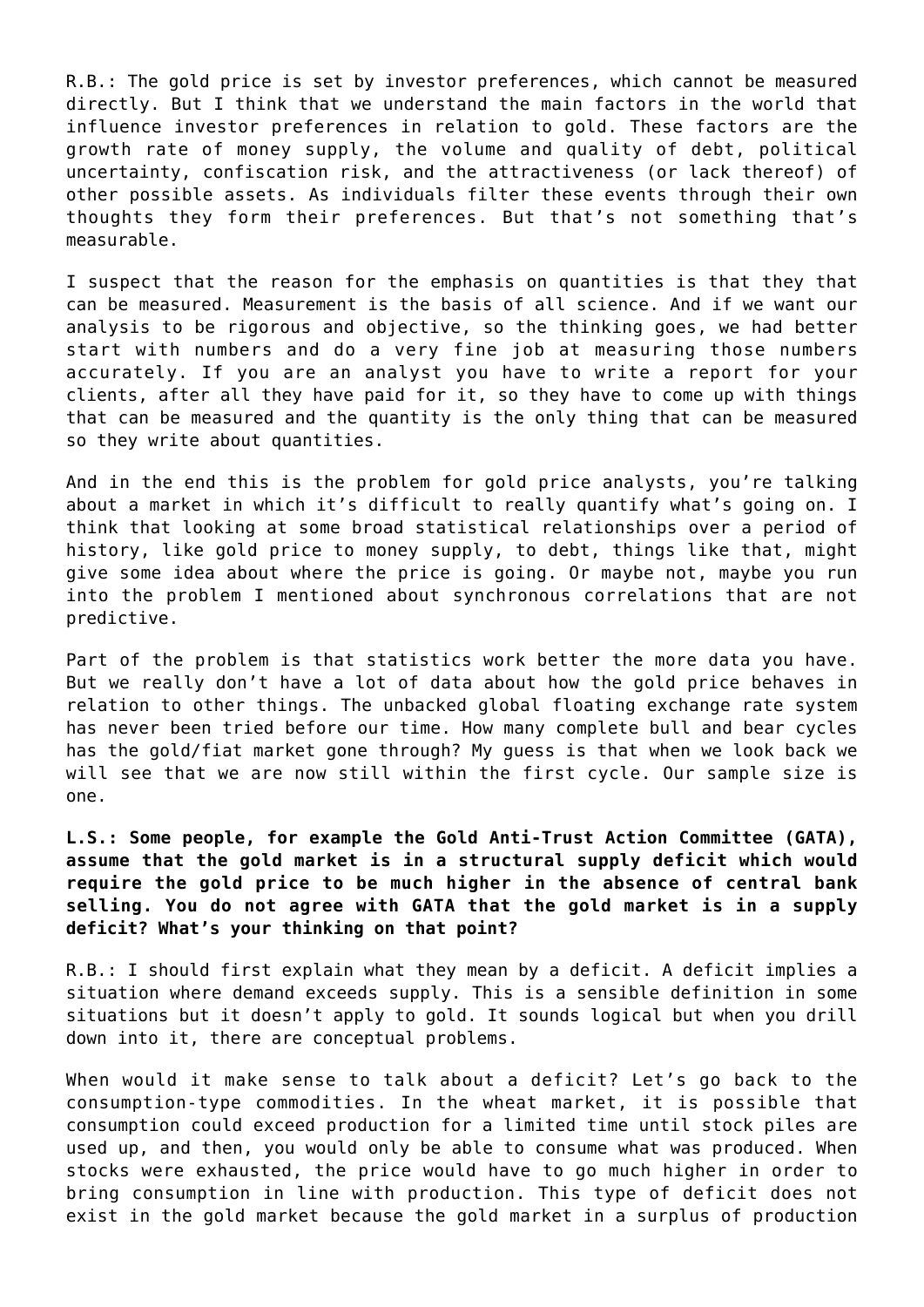over consumption every year.

But the bigger reason that it does not make sense to talk about a deficit is that unlike a commodity, the buyer does not destroy the commodity. The trade of gold is not drawing down any stock piles. When a transaction takes place, that does not reduce the total amount of gold in the world, it only changes ownership. Once an ounce of gold is sold, the buyer could then sell it to someone else, and they could sell it again. There is no limit to the amount of gold that can get shuffled back and forth between different people over time.

So how did they come up with the idea of a supply deficit? [I'll tell you how](http://www.lewrockwell.com/blumen/blumen14.html) [they do it](http://www.lewrockwell.com/blumen/blumen14.html). They are talking about a supply-demand deficit rather than production-consumption deficit. A deficit means that a number called "supply" is less than another number called "demand". These definitions are problematic, due to the Frankenstein monster problem that I have discussed.

They define supply and demand using some combination grosses and nets. "Supply" is less than the "demand" and difference between the two is approximately the quantity sold by central banks. So this is the basis of why they say that there is, or was, a structural supply deficit that was made up by central bank selling.

Right away you should be suspicious about this because we know that if supply is defined the total quantity sold then demand is the total quantity bought then they have to be equal at the end of the year, because every time there is a transaction, a buyer and a seller are involved with the same quantity.

If you define annual gold supply as mine production plus scrap, plus net producer hedging but not official sales, and then define demand as everything else on the buy side, then when you add things up, then the difference is going to have to be the official sector selling because that wasn't included in supply. You will get the same thing if you left out any other sector from the market from your definition of supply. For example, if you defined demand as all the gold that was bought by the different buyers and all the gold that was sold, accepting gold that was sold by China, then it would look like there was a supply deficit in the market that was made up by China. The difference between this type of deficit, which is not a real deficit, and a true deficit that you could have in in a commodity market, is that this deficit is an artifact of an illogical definition.

Where this really gets misleading is if you say that there is a 500 ton deficit, and you compare that to "supply" which is again misleadingly defined as mine supply, around 2500 tons, it looks like the market has a deficit equal to 20% of annual supply. In a commodity market, like copper, that would be a huge deficit because the stockpiles are maybe only equal to 20% of one year's production. After one year of a deficit like that you would have run out, and then the market would hit a hard wall. But in the gold market, as I have shown, the data means nothing like that at all. The comparison is wrong on both counts: there no deficit and the supply is not represented by one year's mine supply.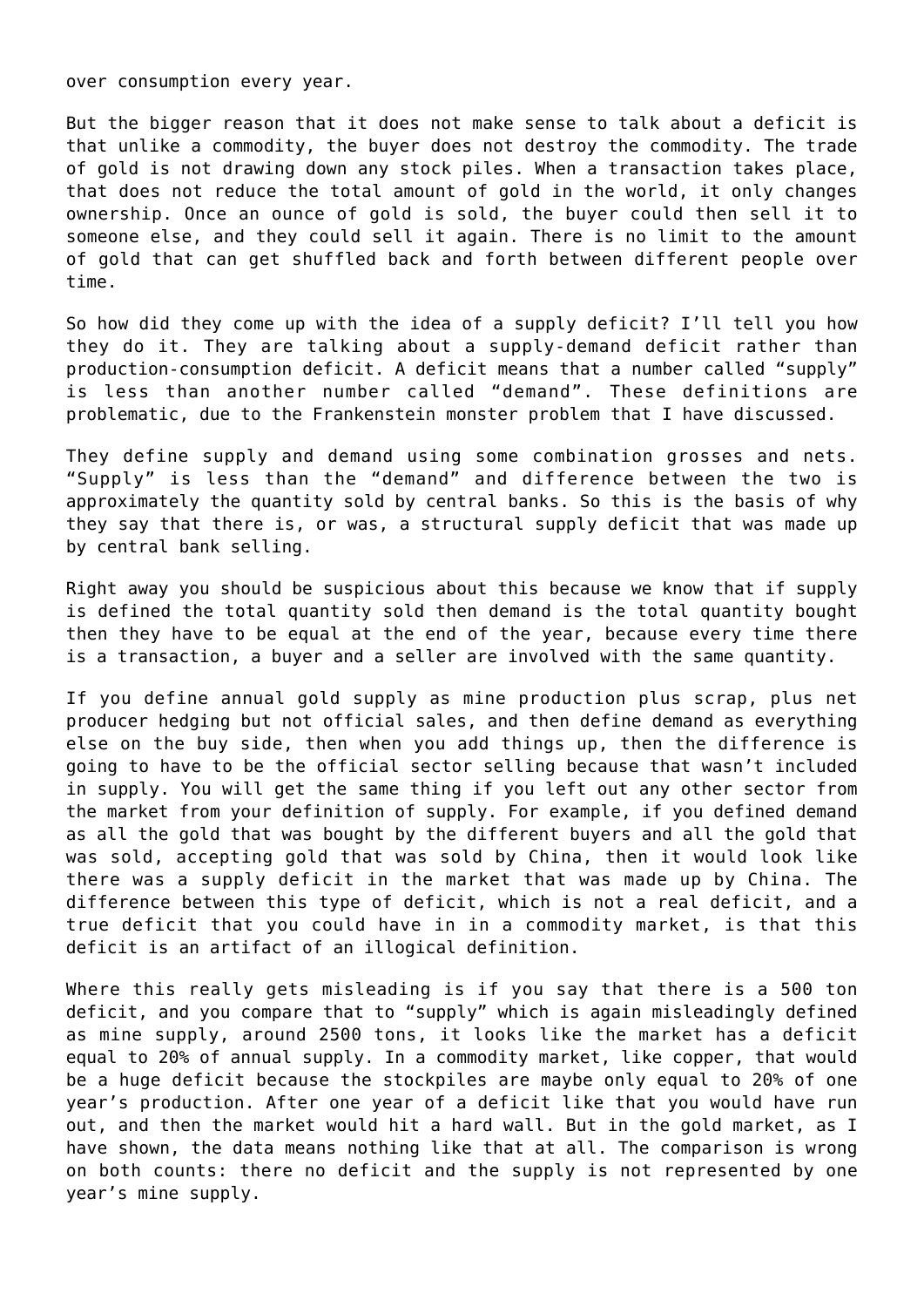I won't dispute that if central banks decided to sell 400 tons in one year and they wave a big white flag in front of their sale, as the Bank of England did, the price will be lower that year than if they had not sold, or if they had bought. In the late 90s, it really did appear that central banks were trying to get the worst possible sale price rather than the best. And I won't dispute that at some point if central banks had continued to sell, then at some point would have sold all their gold and would have to stop selling. That is all true, but the way they talk about a supply deficit vastly overstates the importance of central bank selling.

## **L.S.: Do you agree with GATA that the precious metal markets are rigged and what is your opinion about GATA in general?**

R.B.: I have no special expertise in the issues that they raised but I have been a follower of their reports since near the beginning and I read nearly everything that they publish. They have a daily email service where they pick out the most interesting stories in the gold market. I have been persuaded of the correctness of their main thesis, namely that a cartel of central banks conspired in the late 1990's to hold down the gold price; that this strategy has become unsustainable; and that they are now in a controlled retreat.

I'm not sure of the motives of central bankers. GATA have cited some quotes and other evidence indicating that some of these bankers may have a belief that they could permanently kill off gold as an asset if they could force its price down low enough and hold it there for long enough. I suppose they must have thought that everyone would lose interest.

If they did think that that they could permanently exterminate gold, that would demonstrate a belief by central bankers that gold is money is merely a convention; and that once the convention was discarded or people have forgotten about it, people would abandon gold and we would have centrally planned paper money forever. But they obviously didn't know who they were up against. Gold bugs are pretty stubborn.

I recall reading a report by a former Mitsui analyst Andy Smith, not exactly a friend of the gold bugs. Smith saw the progression from commodity money to paper money and central banking as a natural technological improvement, like those that occur in all areas in a free market economy. Just as we now have better mobile phones and better cars, we have replaced an outdated form of money with a more modern form of money.

This view fails to recognize any inherent advantages of commodity money over the centrally planned system of paper money. People have been using commodity money as long as there has been money, which is for thousands of years. That continuity has been interrupted briefly by paper systems. The reign of paper experiments has been short because that have ended badly. And then, the world has returned to a commodity.

This idea that a choice between a paper and a commodity system is purely conventional ignores the [basic properties of monetary commodities](http://money.blurtit.com/q5102689.html), which have been known since ancient times. The properties have roots in physics, chemistry, geology and human nature. These realities will always drive human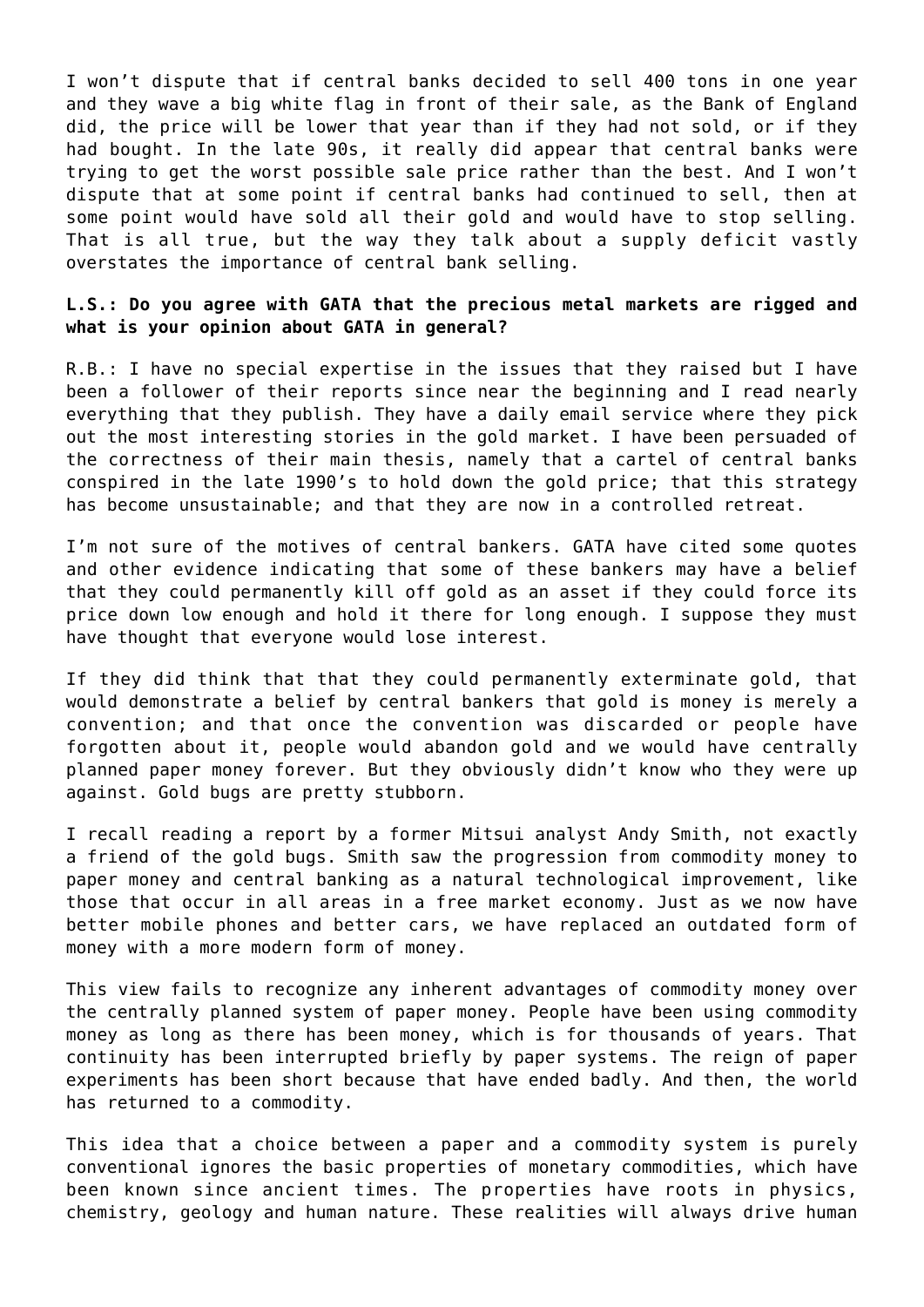society in a direction toward commodity money. Even if commodity money were forgotten, it would be rediscovered because it has a basis in nature.

Or perhaps this was not their view. Maybe they did not think they could permanently destroy gold as an asset. Maybe the rigging was more of a shortterm strategy to protect some of their friends who were short many tons of gold and had no ability to go into the market and buy that much. In that case, the central bank activity might have been a way of bailing out their friends, enabling them to cover, and then this thing turned out to be a lot bigger than they expected. They don't know how to get out without driving up the price much, much higher. GATA has uncovered some evidence that the controlled retreat is a strategy to get out of their shorts without any big spikes in volatility.

In the end, I'm not sure exactly what the motives for the scheme were but I think GATA are substantially correct in their main contentions.

# **L.S.: But if now some people / institutions rig the gold market indeed, what does this mean for the theory of price formation? You know, theory versus the reality on the ground?**

R.B.: There is the physical market and the paper market. My thought process and our discussion concern the physical market. GATA believes that central banks have sold a lot of physical gold.

But the more significant answer to your question would involve the use of paper markets to achieve a synthetic supply greater than what could be mobilized in the physical market. The GATA thesis is that price suppression mainly involves the short selling of short large amounts of paper which drag the physical market down along with it. And this could go on unless there was a boycott by the longs in which they insist on physical delivery.

Since I have no particular expertise in that area, I won't say any more than that other that what they're saying sounds plausible to me.

**L.S.: We all know about the distain of some of the more successful value investors for Bullion. Why is it that Buffet and the ilk do not like gold? Furthermore, can gold hold the place in the value investor's portfolio?**

R.B.: The value investor school goes back to [the work of Benjamin Graham.](http://www.amazon.com/Security-Analysis-Edition-Foreword-Editions/dp/0071592539) The way the value investor looks at the world is that every asset has two prices. There is the market price which is observable in the market, and then a theoretical price which they call, *intrinsic value*. The concept of intrinsic value is the primary innovation of the value school. There are difficulties in calculating it accurately, it involves guesswork and judgment but intrinsic value represents the price that a rational investor would pay for that business. It is a theoretical price, but based on economic logic, the asset should trade at its intrinsic value.

What they're looking for is a situation where you have the price in the market much lower than intrinsic value and that's where you should buy. You're probably going to make money when you can do that because eventually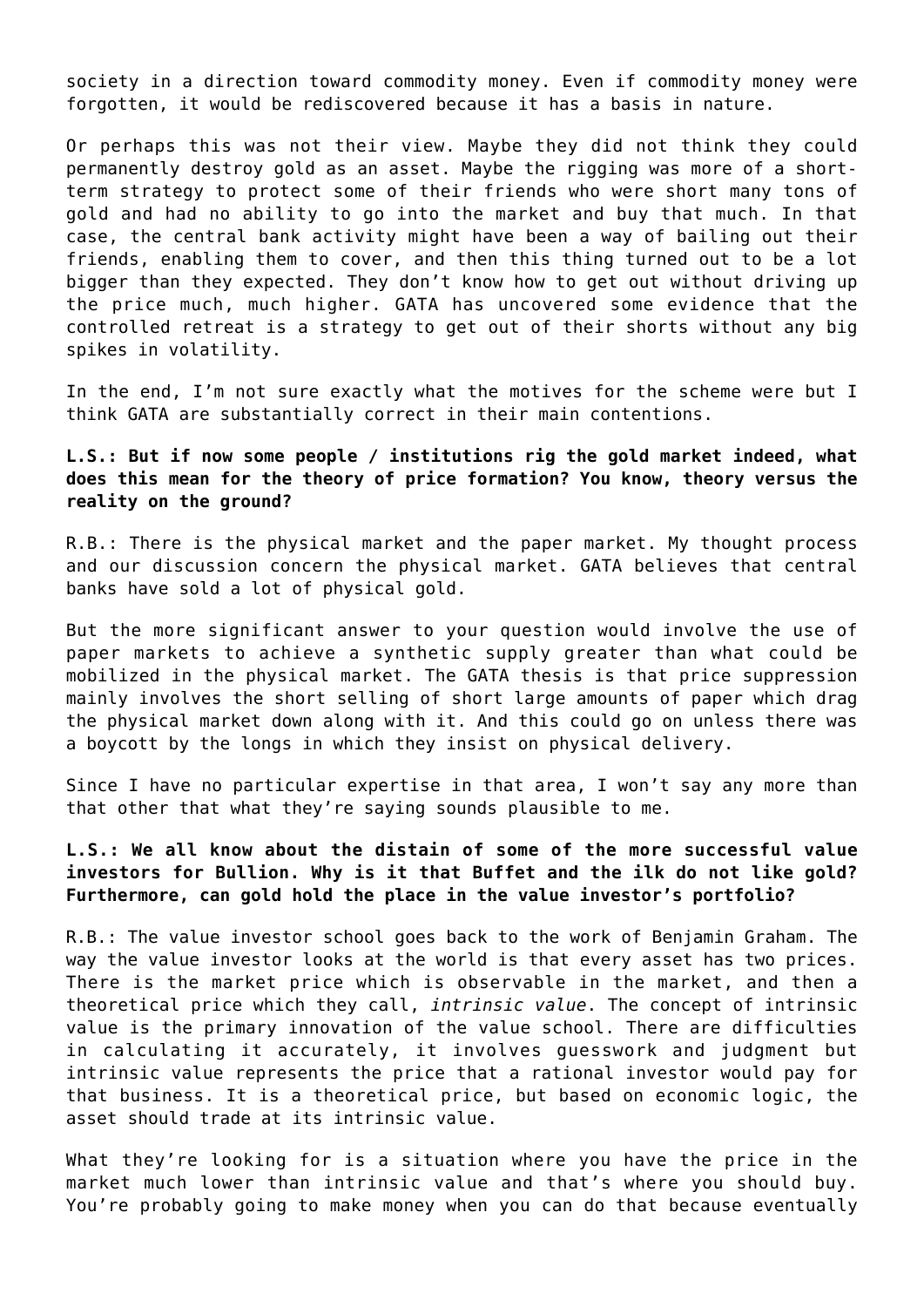the market will understand the rational economic value of the business.

How does the value investor estimate intrinsic value? There are various ways but they all rely on other market prices. If you look at the income statements of a business you get profits or you look at the cash flow and you have cash flows coming in. You have stream of money flows, how would you price that stream? You would price it by looking at what is the market paying for similar streams of income, either by comparing it to other comparable stocks or bonds or by using interest rates which is essentially the same thing.

Or you can do it from balance sheet standpoint. If the corporation has assets, those might be things like land, real estate, mineral deposits, regulatory permits, brands, patents. The economic value of these assets can be determined if there is an external market where you can price comparable assets. Then you can break the business up into pieces (on paper) and value the assets individually. If you can buy the assets for much less than the market place then that is also a buy within the value discipline.

The other thing the value investors really like is dividends or interest payments. This gives them a chance to earn some money while they're waiting to be right. If you have a very high yielding asset and you're able to hold it for five or six years, you might get your purchase price back, even if the price of the asset doesn't go up. Then you are protected if the asset went to zero.

So now, I think we can see why value investors don't like gold: because it doesn't have cash flows, it doesn't have dividends, it doesn't have a balance sheet and therefore, it doesn't have an intrinsic value *in the sense that they use the term*. The value investor looks at gold and says this stuff can be any price at all depending on what people are willing to pay for it. Andy Smith who I mentioned before, he came out with \$90 gold forecast at one point. I guess he thought that someday everyone would wake up and just decide that gold was worth \$90.

Value investors hate to buy something if they don't know what it's worth (and by that I mean intrinsic value) because they can't ground that action in their rational framework. They think that such a move would be an irrational speculation, so they stay away from it.

I think that they are right within their framework, that you cannot buy gold for reasons like that because you cannot analyze it that way. Where I disagree with the value investors is that many of them think that that value investing is the only rational approach to risk, something that we all face in every area of life and we have to deal with it somehow.

I don't think that any decision you make outside the value investment framework is irrational. I see rationality as broader in that we're all trying to survive and adapt in this world with an uncertain future. We know that there are regularities in the world, that cause and effect relationships exist. Rationality means that we try to choose our own actions within that context.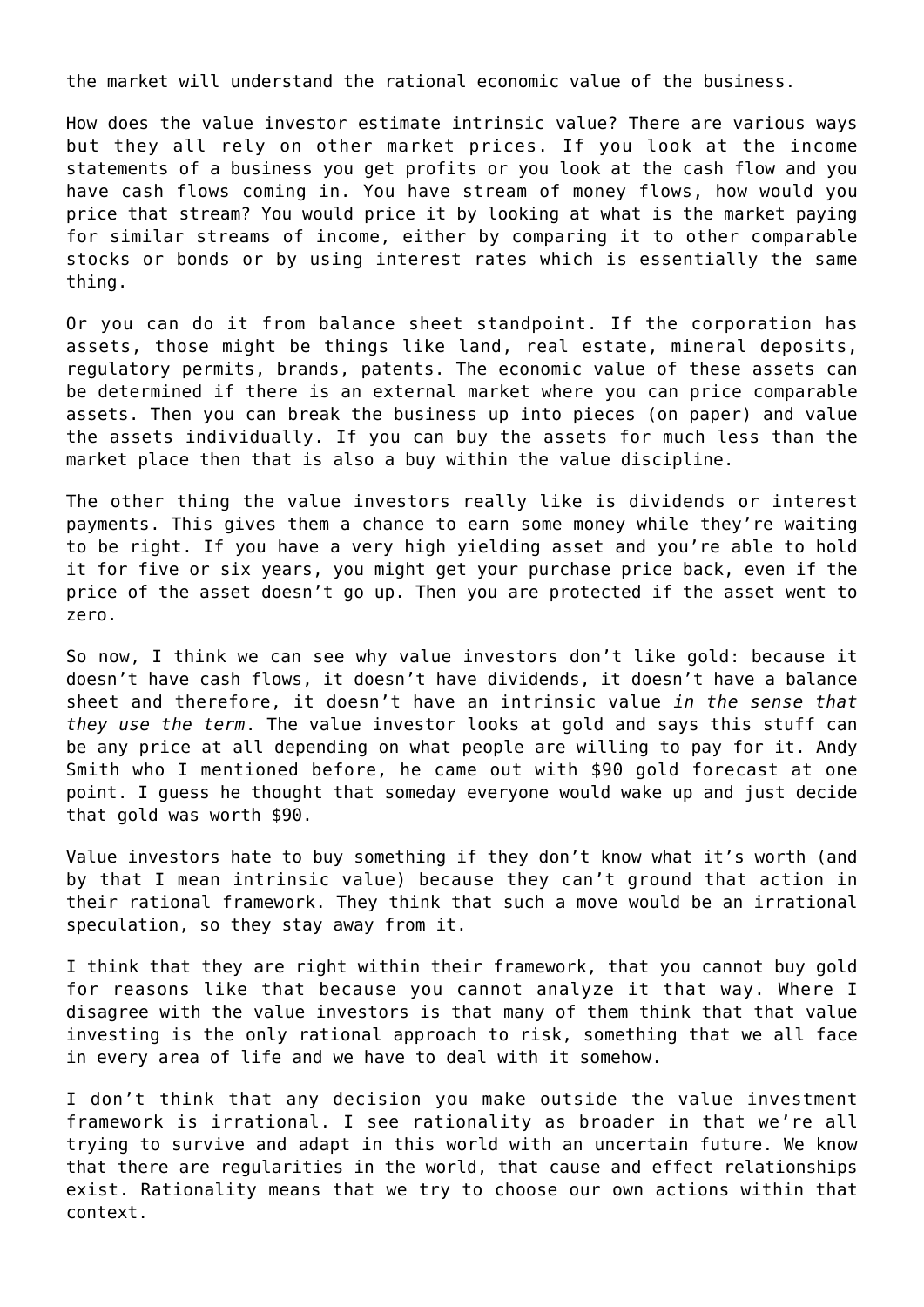Thousands of years of commodity money have been interrupted by brief but spectacular failures of paper money. And we know that the use of gold as a commodity money is rooted in geology, chemistry, metallurgy and aspects being a human being on this planet. For example, with our built-in optical system we can recognize gold pretty well. And given our size and strength as humans we are able to carry a decent amount of purchasing power – not too much, not too little – in the form as gold in our pockets. And so I don't think it makes you a crazy person that you should want to have a portion of your savings in a good that has always maintained some value in a world where central bankers are desperately trying to destroy the entire monetary system.

**L.S.: A controversial topic within both the gold community and the anti-gold crowd is whether gold is money. What is your view on that?**



R.B.: Money is a medium of exchange. That means money is the thing that people ask for in return when they supply goods and services to the market. You often see money being defined as something having three properties: medium of exchange, store of value and unit of account. But my view – and this is in agreement with Austrian school economists [Menger](http://mises.org/etexts/menger/principles.asp) and [von Mises](http://mises.org/books/Theory_Money_Credit/Contents.aspx) – is that store of value and unit of account are not the definitional properties, they are derivative properties that money has because of its function as a medium of exchange. There can be other goods in the economy that function as a store value but not as a medium of exchange, like property for example. And I would include gold in that category. It is a store of value, maybe superior to the performance of money proper in that respect.

Whether gold is or is not money, is simple to determine. If you look around where you live and ask whether prices are quoted in terms of a particular thing then that will tell you if that thing is or is not money. Now, if I look around where I live here in San Francisco, prices are quoted in US dollars and in other places I've travelled in the world, prices are usually quoted in terms of a national currency, or sometimes in terms of dollars if the country has dollarized its monetary system.

Most prices here now are quoted in dollars. I have read somewhere that property values in Vietnam are sometimes quoted in gold so, in that case, it would be accurate to say that gold was functioning as money but for the most part world-wide, gold is not money at this time.

We went through a period here in San Francisco during the tech stock bubble in the 90s in which the prices of certain goods were quoted in terms of stock options on technology start-ups. That was a strange time. Companies could not hire workers for money wages; they had to offer stock options. Rents on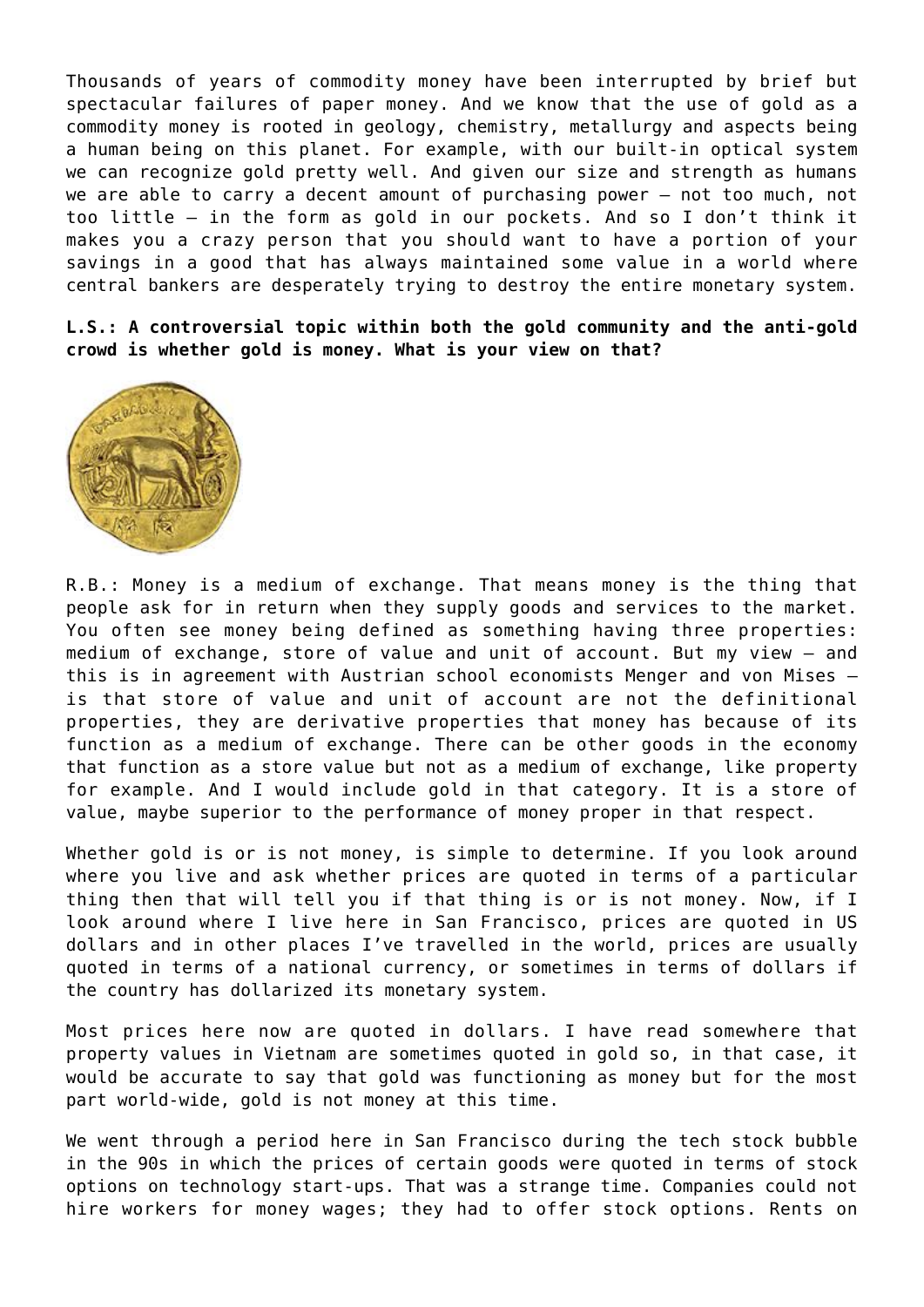business properties where the landlords would not accept money rents, they required a combination of money and stock options. Buyers were making offers on homes for sale in Palo Alto California consisting of a combination of money and stock options. I even read about a restaurant that was serving food to employees of a tech company for options instead of cash.

My interpretation of this strange phenomenon is that we were in a period of asset hyperinflation. Money was losing value so fast in terms of technology stocks people were reverting to the hyperinflation behaviour you see in end stages of a monetary collapse. In the late stages of a hyperinflation, people buy goods of any kind as fast as they can in order to get rid of money. This was the equivalent of [people buying bed pans in Weimar.](http://mises.org/daily/1611/) But that is a bit of a tangent.

Professor Salerno, an economist of the Austrian School who teaches for the Mises Institute said that when the US broke the last link between gold and the dollar, 1970 the economist Milton Freedman had forecast that gold would collapse. Friedman thought that the dollar was the only thing that was holding up gold.

Andy Smith's view is similar. Smith was saying back in the 90s that central banks are stuck with all this gold that they no longer want. They know that it's useless but how are they going to sell it? If they started liquidating, then that would announce to the world that gold is no longer money. All the stupid gold bugs, who hold it because they think that it is money, would realize that they had been played for fools, and the gold price would immediately collapse. Smith saw the [Washington Agreements](http://en.wikipedia.org/wiki/Washington_Agreement_on_Gold), an agreement among the major gold-owning central banks to restrict quantities sales each year, sort of like the OPEC cartel, as their solution to this problem. Smith characterized this as a form of welfare for the gold industry, as if banks were forming a cartel to keep the gold price *up*, not down. So in Smith's view, central bank gold reserves only reinforce the perception that gold is still money, or, if not money, at least some kind of quasi-monetary thing that is of interest to central banks. That totally artificial perception was, according to Smith, the only thing restraining the gold price from a total collapse.

But this is all nonsense; Friedman and Smith are completely mistaken in their view. Governments do not define what money is. Ultimately, the market defines what money is and people will use centrally planned paper money only up to a point. The point where people reject paper money is when its purchasing power becomes so unstable that it is no longer of any reliable use as a store of value or unit of account, even for a short time. And when that happens, that is called hyperinflation.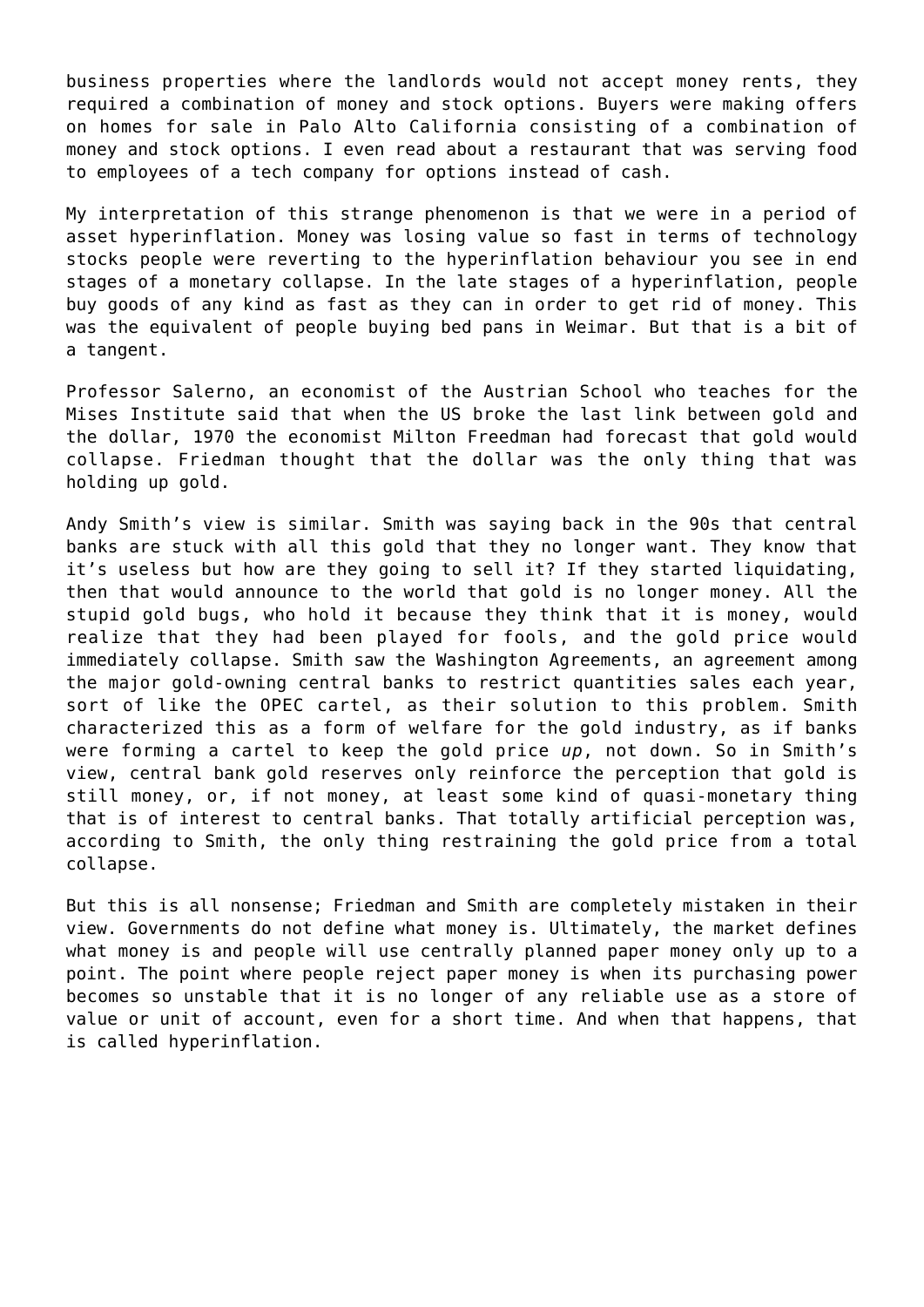

The Austrian economist, Murray Rothbard, [identified three phases of](http://mises.org/Books/mysteryofbanking.pdf) [inflation](http://mises.org/Books/mysteryofbanking.pdf); in the first phase the money supply expands but prices do not rise as much because people perceive a new influx of money as temporary and they prefer to save it rather than spend it all. The second phase is when people realize that inflation will continue and they start to spin down their cash reserves faster than money supply is growing, so prices outpace money supply growth. In the final phase, which von Mises called the *crack-up boom*, the public perceives that inflation never stop until, it will only accelerate. While it is theoretically possible that we could all adapt to using money that was losing 99% of its value each year, in practice that does not happen. At that point, people choose to exit from the monetary system an alternative store of value, either another form of money, or non-money.

We have an uneasy co-existence with state money because there is always that threat that its value erode or the threat of a bank credit deflation in which the purchasing power of each money unit increases but a lot of bank credit money is destroyed. If it happened to be your money that was destroyed, then you would be broke, even if the purchasing power of the remaining money has increased. We have this co-existence with state money because it's already in use, that makes it convenient and all of the taxing and regulatory frameworks that we have to interact with are denominated in state-issued money.

In favor of gold, the adoption of gold as money is based on sound reasons. It has the characteristics of the ideal money which has been known since ancient times. The possibility of using gold as an ideal form of money will never go away as long as there is gold and there are people. And there is always this threat from the point of view of central bankers that society will reject their centrally planned monetary system and start using something else.

My view then of gold is no, it's not money, not exactly but the continuing demand for gold arises from its function as a shadow money. It's something that people hold to hedge against the possibility that it will become money or become more closely tied to money in the future. And even if it does not, the public's valuation of gold functions as a check on the behaviour of the monetary authorities.

As central banks continue to issue vast quantities of unpayable debt, most of which will be monetized, we are never so far away from the possibility of a collapse that there is no need to have insurance against it.

**L.S.: Final question; you've mentioned the strange time of the dot.com bubble. Do you think the excitement, the hype and the greed during that**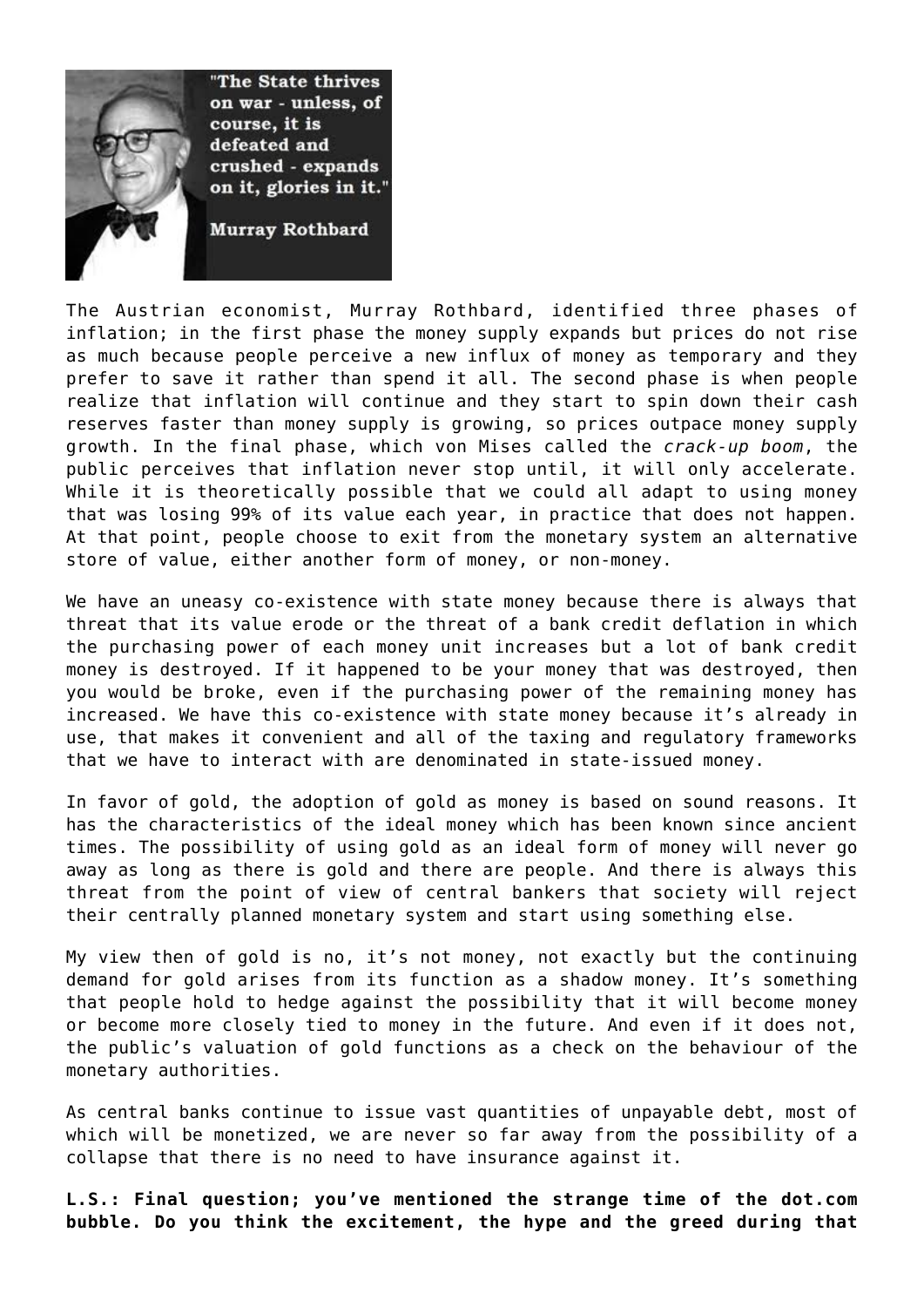**period will be nothing compared to the time when gold and silver will really begin their bubble phase?**

R.B.: I do think we will have a bubble in gold, although it may take the form of a collapse of the monetary and a return to some form of gold as money in which case, the bubble will not end, it would simply transition over to the new system in which gold would go from being a non-money asset to money.

I have been following this market since the late 90s. I remember reading that gold was in a bubble at every price above 320 dollars. I very much like the writings of [William Fleckenstein](https://www.fleckensteincapital.com/index.aspx), an American investment writer. He has pointed out how often you read in the financial media that gold is already in a bubble, a point he quite rightly disputes. Fleckenstein has pointed out that the people who say this did not identify the equity bubble, did not believe that we had a housing bubble, nor have they identified the current genuine bubble, which in the bond market. But now these same people are so good at spotting bubbles that they can tell you that gold is in one.

Most of them did not identify gold as something which was worth buying at the bottom, have never owned a single ounce of gold, have missed the entire move up over the last dozen years, and now that they're completely out of the market, they smugly tell us for our own good that gold is in a bubble and we should sell.

So, I don't know that we need to listen to those people and take them very seriously.

## **L.S.: Should we begin to think about the possibility that gold is in a bubble when they buy gold?**

M: Very good, yes. (*laughs.)*

**L.S.: Thank you very much for taking your time, Mr. Blumen!**

You are most welcome Mr. Schall. Thank you for allowing me to share my views with your readers.

#### **SOURCES:**

(1) Official Monetary and Financial Institutions Forum (OMFIF): "Gold, the renminbi and the multi-currency reserve system", published January 2013 under:

[http://www.omfif.org/downloads/Gold,%20the%20renminbi%20and%20the%20multi-cur](http://www.omfif.org/downloads/Gold,%20the%20renminbi%20and%20the%20multi-currency%20reserve%20system.pdf) [rency%20reserve%20system.pdf](http://www.omfif.org/downloads/Gold,%20the%20renminbi%20and%20the%20multi-currency%20reserve%20system.pdf)

(2) Compare Lars Schall: "The Seeds For An Even Bigger Crisis Have Been Sown", Interview with Ronald Stoeferle, published at GoldSwitzerland on July 11, 2012 under:

[https://goldswitzerland.com/the-seeds-for-an-even-bigger-crisis-have-been-sow](https://goldswitzerland.com/the-seeds-for-an-even-bigger-crisis-have-been-sown/) [n/](https://goldswitzerland.com/the-seeds-for-an-even-bigger-crisis-have-been-sown/)